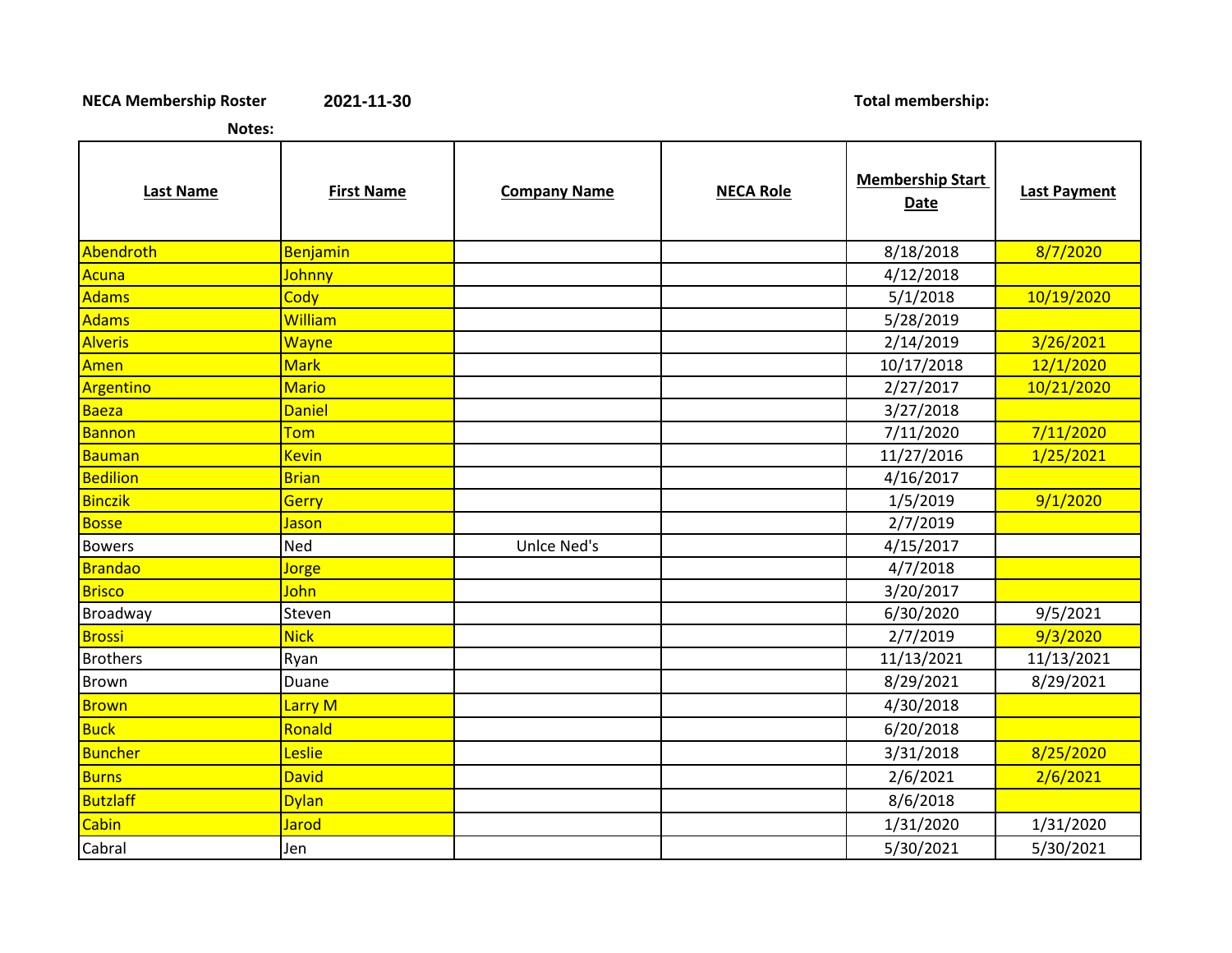| Camilleri        | Tristan        |                            | 8/15/2020  | 8/15/2020  |
|------------------|----------------|----------------------------|------------|------------|
| Camp             | <b>Steve</b>   |                            | 1/26/2019  |            |
| <b>Campos</b>    | Sherri         |                            | 8/31/2020  | 8/31/2020  |
| Carbone          | Anthony        |                            | 3/18/2019  |            |
| <b>Carnell</b>   | <b>Kevin</b>   |                            | 7/10/2020  | 7/10/2020  |
| Caswell          | Justin         |                            | 5/2/2018   |            |
| Catanzaro        | <b>Steve</b>   |                            | 7/17/2018  |            |
| Chace            | <b>Frank</b>   |                            | 9/17/2020  | 9/17/2020  |
| Chalfin          | <b>Ben</b>     | Fish To You                | 3/31/2019  |            |
| Chapkovich       | John           |                            | 11/1/2016  |            |
| Charney          | Michael        |                            | 12/12/2020 | 12/12/2020 |
| Chitwood         | <b>Keith</b>   |                            | 1/31/2017  |            |
| Cielinski        | Matthew        |                            | 4/16/2021  | 4/16/2021  |
| Cinton           | Juan Andino    |                            | 3/1/2019   |            |
| Cipolla          | <b>Sharon</b>  |                            | 4/15/2019  |            |
| <b>Clarkin</b>   | <b>Dennis</b>  |                            | 1/28/2017  |            |
| Cohen            | <b>Daniel</b>  |                            | 7/15/2018  |            |
| Coleman          | Joseph         |                            | 4/23/2017  | 10/30/2021 |
| <b>Conners</b>   | Jason          |                            | 7/6/2020   | 7/6/2020   |
| Connery          | Joseph         |                            | 5/14/2021  | 5/14/2021  |
| <b>Cook</b>      | <b>Derek</b>   |                            | 4/9/2018   |            |
| Cormier          | Jim            |                            | 8/30/2018  | 8/15/2020  |
| Cripps           | John           |                            | 4/7/2017   |            |
| Cumming          | Jim            |                            | 2/1/2017   |            |
| Cunningham       | Josh           | <b>Cunningham Cichlids</b> | 8/16/2018  |            |
| <b>Cuthill</b>   | <b>Kelsey</b>  |                            | 5/13/2018  |            |
| Dabelko          | <b>Stephen</b> |                            | 5/14/2018  |            |
| <b>Dauch</b>     | <b>Kayla</b>   |                            | 2/12/2019  |            |
| <b>Davis</b>     | Anthony        |                            | 2/1/2021   | 2/1/2021   |
| Davis            | Carlus         |                            | 5/3/2017   | 10/7/2021  |
| Dennen           | <b>Mark</b>    |                            | 5/22/2018  |            |
| <b>Derderian</b> | <b>Cliff</b>   |                            | 6/26/2019  | 9/6/2020   |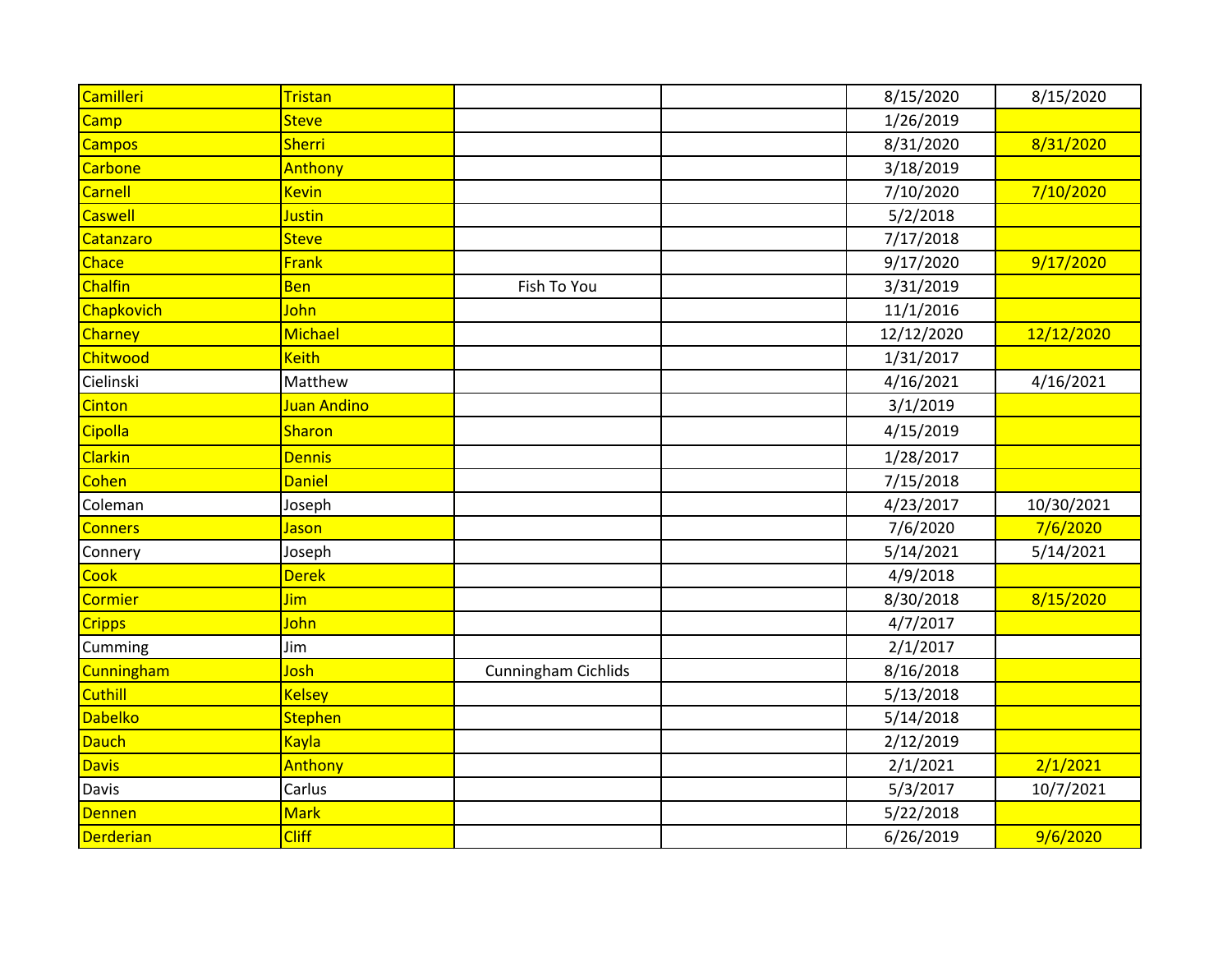| <b>DeStefano</b> | Michael         |                           |                                                          | 9/21/2019  |           |
|------------------|-----------------|---------------------------|----------------------------------------------------------|------------|-----------|
| <b>Dias</b>      | Daniel          |                           |                                                          | 6/22/2020  | 9/9/2021  |
| <b>Dick</b>      | Leslie          |                           |                                                          | 9/17/2016  |           |
| <b>Dickinson</b> | <b>Claudia</b>  |                           |                                                          | 3/23/2019  |           |
| <b>Dixon</b>     | <b>Clint</b>    |                           |                                                          | 1/14/2017  |           |
| Dominguez        | Arturo          |                           |                                                          | 1/30/2020  | 1/30/2020 |
| <b>DosSantos</b> | Adelino         |                           |                                                          | 1/24/2020  | 1/24/2020 |
| <b>Downs</b>     | Ray Jr.         |                           |                                                          | 5/9/2017   |           |
| Drawdy           | Mike            | <b>Imperial Tropicals</b> |                                                          | 4/1/2016   |           |
| <b>Dudley</b>    | <b>Kiara</b>    |                           |                                                          | 8/3/2018   |           |
| Durham           | John (John Dee) |                           |                                                          | 4/27/2017  |           |
| Ellixson         | <b>Charles</b>  |                           |                                                          | 8/9/2019   |           |
| <b>Elovic</b>    | Rebecca         |                           |                                                          | 8/9/2019   |           |
| Ensign           | Joe             |                           |                                                          | 3/28/2019  |           |
| <b>Eppler</b>    | <b>Caroline</b> |                           |                                                          | 2/28/2019  |           |
| Felix            | Wilder          |                           |                                                          | 9/16/2021  | 9/16/2021 |
| Fenstermacher    | <b>Tim</b>      |                           |                                                          | 4/4/2018   |           |
| Ferguson         | Jim             |                           |                                                          | 10/23/2018 | 9/13/2020 |
| Finlayson        | Ronald          |                           |                                                          | 2/15/2019  |           |
| <b>Flook</b>     | Andrew          |                           |                                                          | 4/10/2017  |           |
| Foltz            | <b>Trent</b>    |                           |                                                          | 11/30/2018 | 5/13/2020 |
| Fontan           | <b>Bobby</b>    |                           |                                                          | 2/1/2019   |           |
| Fritz            | Andre           | <b>Beantown Aquatics</b>  |                                                          | 4/1/2016   |           |
| Gaitan           | Roberto         |                           |                                                          | 9/12/2020  | 9/12/2020 |
| Galper           | Leonard         |                           |                                                          | 3/10/2019  |           |
| Ganley           | Tom             |                           | <b>BOD</b>                                               | 4/23/2017  | 8/26/2020 |
| Gaouette         | Michael         |                           |                                                          | 8/15/2018  | 8/19/2020 |
| Garland          | Ryan            |                           |                                                          | 1/19/2018  |           |
| Gawrych          | Robin           |                           |                                                          | 5/10/2017  |           |
| George           | Peter           |                           | <del>rTesiuent, ivieula &amp;</del><br>مغممنهما المنمممك | 2/6/2019   | 8/22/2020 |
| Goodchild        | Jeremy          |                           |                                                          | 3/29/2019  |           |
| Goodreau         | Mike            |                           |                                                          | 5/27/2017  | 5/8/2021  |
| Gordon           | Caitlin         |                           |                                                          | 10/20/2018 |           |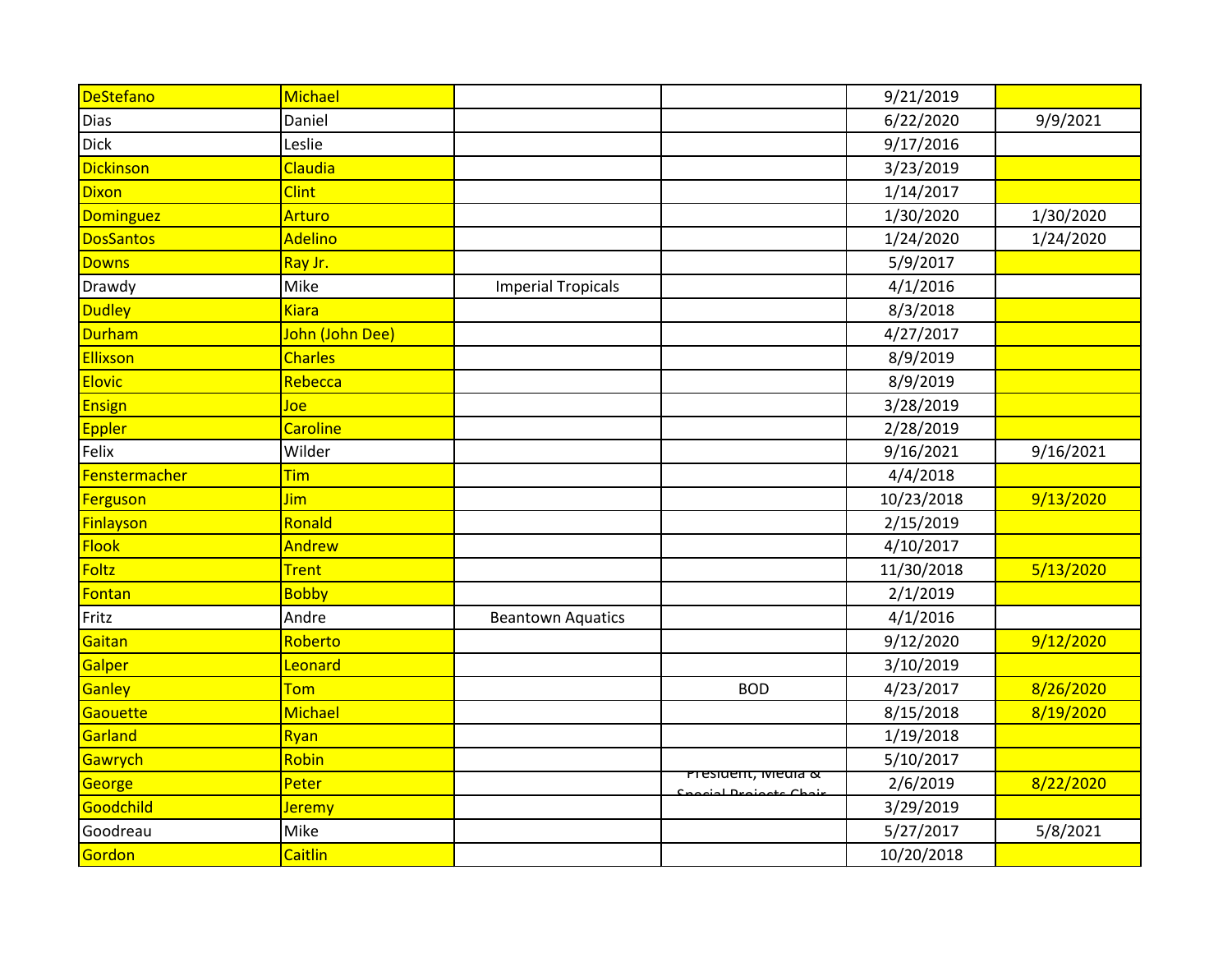| <b>Gouzounis</b>           | <b>Alex</b>           |                            | 4/9/2017   |            |
|----------------------------|-----------------------|----------------------------|------------|------------|
| <b>Great Lakes Aquatic</b> |                       | <b>Great Lakes Aquatic</b> | 3/30/2018  |            |
| Greco                      | Frank                 |                            | 4/6/2018   |            |
| Grey                       | Don                   |                            | 1/2/2019   | 7/21/2021  |
| Guevara                    | <b>Apistos Miguel</b> |                            | 2/10/2020  | 2/10/2020  |
| Guin                       | <b>Dan</b>            |                            | 7/23/2020  | 7/23/2020  |
| Hall                       | <b>Matt</b>           |                            | 2/15/2018  |            |
| Hazen                      | Jud                   |                            | 2/16/2019  |            |
| <b>Heinrich</b>            | Adam                  |                            | 1/8/2020   |            |
| <b>Heit</b>                | Evan                  |                            | 9/4/2020   | 9/4/2020   |
| <b>Hintze</b>              | Rob                   |                            | 10/23/2018 |            |
| Hoeber                     | Lisa & Martin         | Super Cichlids, Delaware   | 11/1/2016  | 8/13/2020  |
| <b>Holland</b>             | <b>Justin</b>         |                            | 1/14/2021  | 1/14/2021  |
| Houseman                   | Jacob                 |                            | 10/26/2020 | 10/26/2020 |
| <b>Hubert</b>              | <b>Don</b>            |                            | 2/25/2019  | 8/25/2020  |
| Indermaur                  | Adrian                |                            | 1/1/2017   |            |
| <b>Izzo</b>                | Peter                 |                            | 2/22/2019  |            |
| <b>Jackson</b>             | <b>William</b>        |                            | 10/2/2018  |            |
| Jacobson-Martin            | Elizabeth             |                            | 3/6/2020   | 3/6/2020   |
| <b>Jarikov</b>             | Viktor                |                            | 6/26/2019  |            |
| Jerguson                   | <b>Neil</b>           |                            | 9/25/2018  | 6/24/2020  |
| Jones                      | <b>David</b>          |                            | 2/1/2021   | 2/1/2021   |
| Kadlubowski                | Eddie                 |                            | 8/18/2021  | 8/18/2021  |
| <b>Kalinowski</b>          | <b>Keith</b>          |                            | 5/24/2018  | 7/17/2020  |
| Kaufman                    | Les                   |                            | 8/30/2018  |            |
| Kemp                       | <b>Mike</b>           |                            | 3/25/2019  |            |
| <b>Kenniston</b>           | Jim                   |                            | 1/15/2019  |            |
| Kent                       | Lawrence              |                            | 9/23/2016  |            |
| Keo                        | Tommy                 |                            | 1/14/2019  | 9/29/2020  |
| <b>Keys</b>                | Christine             |                            | 2/26/2019  |            |
|                            |                       |                            |            |            |
| <b>Kimmins</b>             | Ryan                  |                            | 5/1/2018   |            |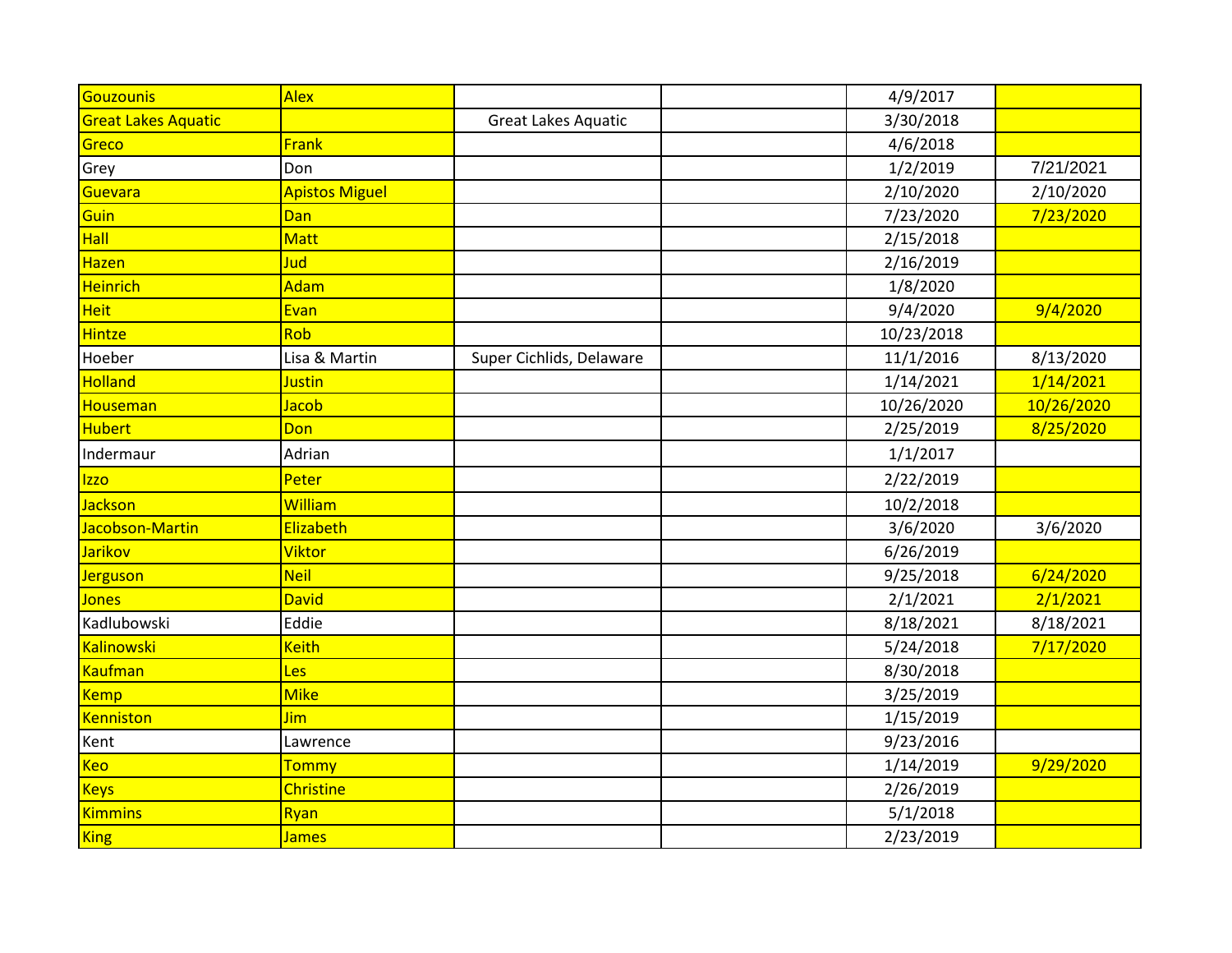| <b>Knowles</b>  | Algernon                |                    | <del>i reasurer, Cicritoberiest</del> | 2/24/2019  |            |
|-----------------|-------------------------|--------------------|---------------------------------------|------------|------------|
| <b>Koba</b>     | <b>Tom</b>              |                    | Chair ACA 2010C                       | 2/22/2019  |            |
| Lachance        | Alex                    |                    |                                       | 2/24/2020  | 8/22/2020  |
| Lacroix         | <b>Bree</b>             |                    |                                       | 6/1/2018   |            |
| LaFayette       | Jack                    |                    |                                       | 1/8/2019   |            |
| Lake            | <b>Ethan</b>            |                    |                                       | 1/25/2019  |            |
| Langione        | Lonny                   |                    |                                       | 3/14/2019  |            |
| LaPierre        | Joseph                  |                    |                                       | 4/11/2018  |            |
| Larrabee        | <b>Sara</b>             | Larrabee Fish Art  |                                       | 7/15/2018  |            |
| Leno            | <b>Scott</b>            |                    |                                       | 1/4/2021   | 1/4/2021   |
| Leonard         | Liz                     |                    |                                       | 6/25/2019  |            |
| Leonard         | <b>Monty</b>            |                    |                                       | 6/13/2019  |            |
| <b>Lewis</b>    | <b>Marcus</b>           |                    |                                       | 5/29/2020  | 5/29/2020  |
| Liebel          | Wayne                   |                    |                                       | 8/5/2016   |            |
| Liu             | <b>Mike</b>             |                    | Secretary                             | 12/19/2016 | 7/10/2020  |
| Loiselle        | Paul                    |                    |                                       | 1/1/2017   |            |
| Lucanus         | Oliver                  | <b>Below Water</b> |                                       | 1/1/2015   |            |
| <b>Lucas</b>    | Michael                 |                    |                                       | 8/24/2020  | 8/24/2020  |
| Lujan           | <b>William</b>          |                    |                                       | 7/21/2018  |            |
| Mackey          | <b>Don</b>              |                    |                                       | 9/11/2020  | 9/11/2020  |
| Madelon         | <b>Steve</b>            |                    |                                       | 3/23/2019  |            |
| Madore          | Dan                     |                    |                                       | 7/26/2018  |            |
| Magoon          | Gary                    |                    |                                       | 11/13/2021 | 11/13/2021 |
| Maier           | <b>Bill "Lame Bull"</b> |                    |                                       | 8/30/2018  | 4/9/2021   |
| Maisonet        | Anthony                 |                    |                                       | 2/28/2019  |            |
| Mandler         | Roland                  |                    |                                       | 5/13/2017  | 8/15/2020  |
| <b>Mangones</b> | Philip                  |                    |                                       | 2/22/2017  |            |
| <b>Manning</b>  | <b>Patrick</b>          |                    |                                       | 3/1/2019   |            |
| Mauger          | <b>Mark</b>             |                    |                                       | 4/2/2018   | 9/9/2020   |
| Mazzola         | James                   |                    |                                       | 6/22/2018  | 7/21/2021  |
| McCarthy        | <b>Craig</b>            |                    |                                       | 12/17/2017 | 8/26/2020  |
| McCarthy        | Ryan                    |                    |                                       | 2/24/2018  |            |
| McDonald        | Anna                    |                    |                                       | 6/1/2018   |            |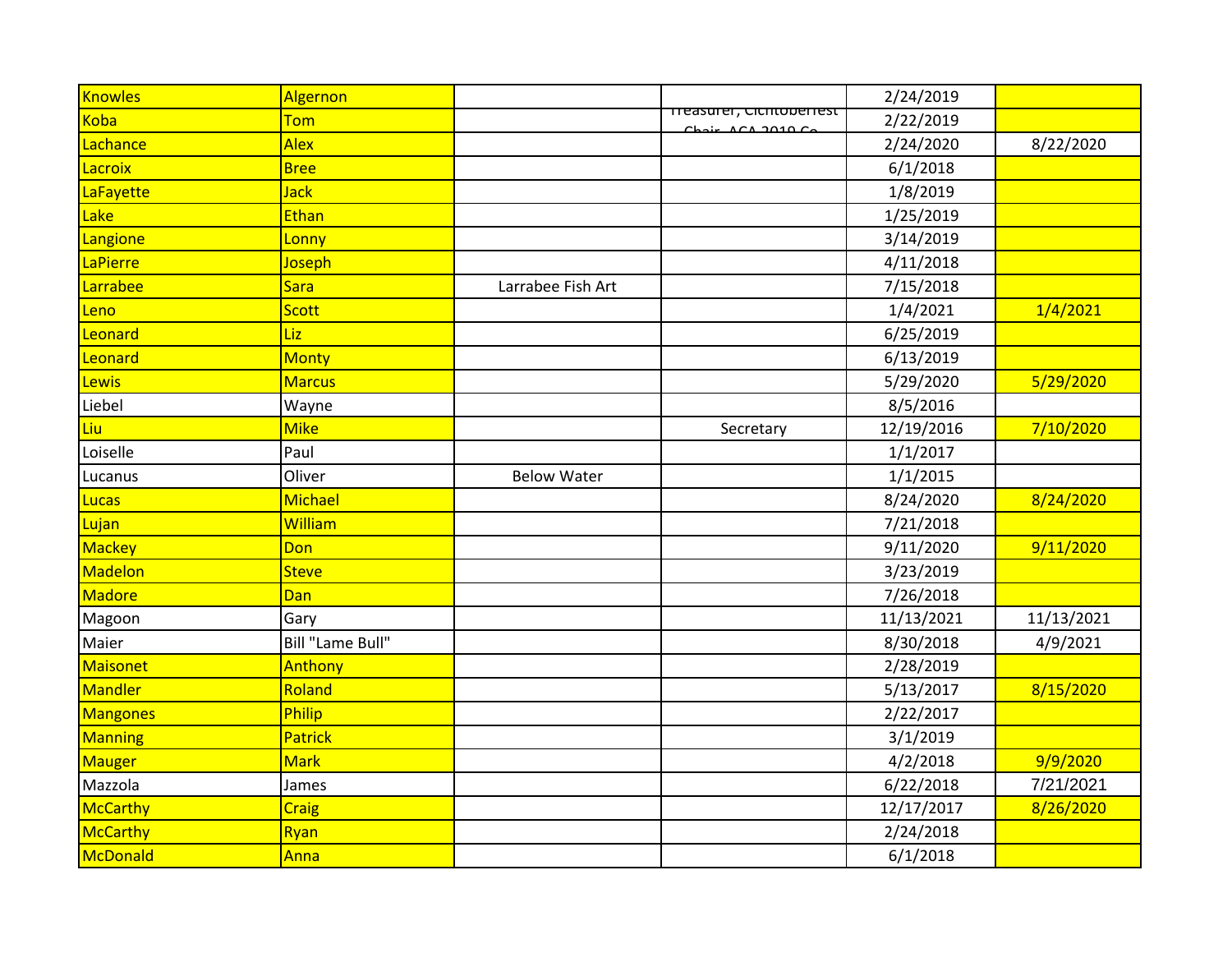| McDonald           | <b>Xavier</b>                 |                        |                            | 3/14/2019  |            |
|--------------------|-------------------------------|------------------------|----------------------------|------------|------------|
| McGann             | <b>Brendan</b>                |                        |                            | 3/27/2019  | 11/8/2021  |
| McGee              | <b>Less</b>                   |                        |                            | 2/24/2020  | 2/24/2020  |
| McKinney           | Mike                          |                        | <del>vice Fresident,</del> | 1/14/2019  | 7/13/2020  |
| <b>Medeiros</b>    | <b>Bob</b>                    |                        |                            | 4/5/2018   |            |
| <b>Messer</b>      | Pat                           |                        |                            | 7/29/2018  |            |
| Michels            | Jeff                          | <b>Aquatic Clarity</b> |                            | 4/1/2016   |            |
| <b>MK Reptiles</b> |                               | <b>MK Reptiles</b>     |                            | 3/25/2018  |            |
| Moore              | Richard                       |                        | <b>BOD</b>                 | 1/15/2019  | 6/4/2021   |
| <b>Morris</b>      | Levi                          |                        |                            | 10/24/2018 |            |
| Moslow             | Christopher                   |                        |                            | 2/28/2021  | 2/28/2021  |
| Mullaney           | Kevin                         |                        |                            | 4/13/2016  |            |
| Mullin             | Michelle                      |                        |                            | 1/11/2018  |            |
| <b>Nurse</b>       | <b>Tim</b>                    |                        | <b>BOD</b>                 | 8/27/2018  | 8/20/2020  |
| O'Shea             | Trevor                        | Wonder of Cichlids     |                            | 11/10/2015 |            |
| <b>Oakes</b>       | Ron                           |                        |                            | 2/14/2019  | 9/23/2021  |
| <b>Odaynik</b>     | <b>Kyle</b>                   |                        |                            | 10/18/2018 |            |
| Oliveira           | Bruno                         |                        |                            | 8/10/2017  |            |
| Paquet             | <b>Bob</b>                    |                        |                            | 6/29/2019  |            |
| Parker             | <b>William (Cichlid Bill)</b> |                        |                            | 2/20/2019  |            |
| Pasquinelli        | Andrew                        |                        |                            | 11/21/2018 |            |
| Perbost            | Michel                        |                        |                            | 9/21/2018  |            |
| Petrik             | John                          |                        |                            | 10/23/2019 | 9/13/2021  |
| Phelan             | <b>Samuel</b>                 |                        |                            | 8/26/2020  | 8/26/2020  |
| Pierce             | Richard                       |                        |                            | 9/1/2018   |            |
| Pilitowski         | Richard                       |                        |                            | 6/2/2018   |            |
| Pixley             | Chuck                         |                        |                            | 2/14/2019  | 9/12/2020  |
| Platt              | Artie                         |                        |                            | 2/8/2019   |            |
| Plummer            | <b>Erskine</b>                |                        |                            | 8/1/2011   | 10/21/2020 |
| Polio              | Sam                           |                        |                            | 8/31/2020  | 8/31/2020  |
| Quinn              | <b>Matthew</b>                |                        |                            | 11/27/2016 |            |
| Randall            | Robert                        |                        |                            | 10/18/2017 |            |
| Rassman            | Jeff                          |                        |                            | 11/20/2018 |            |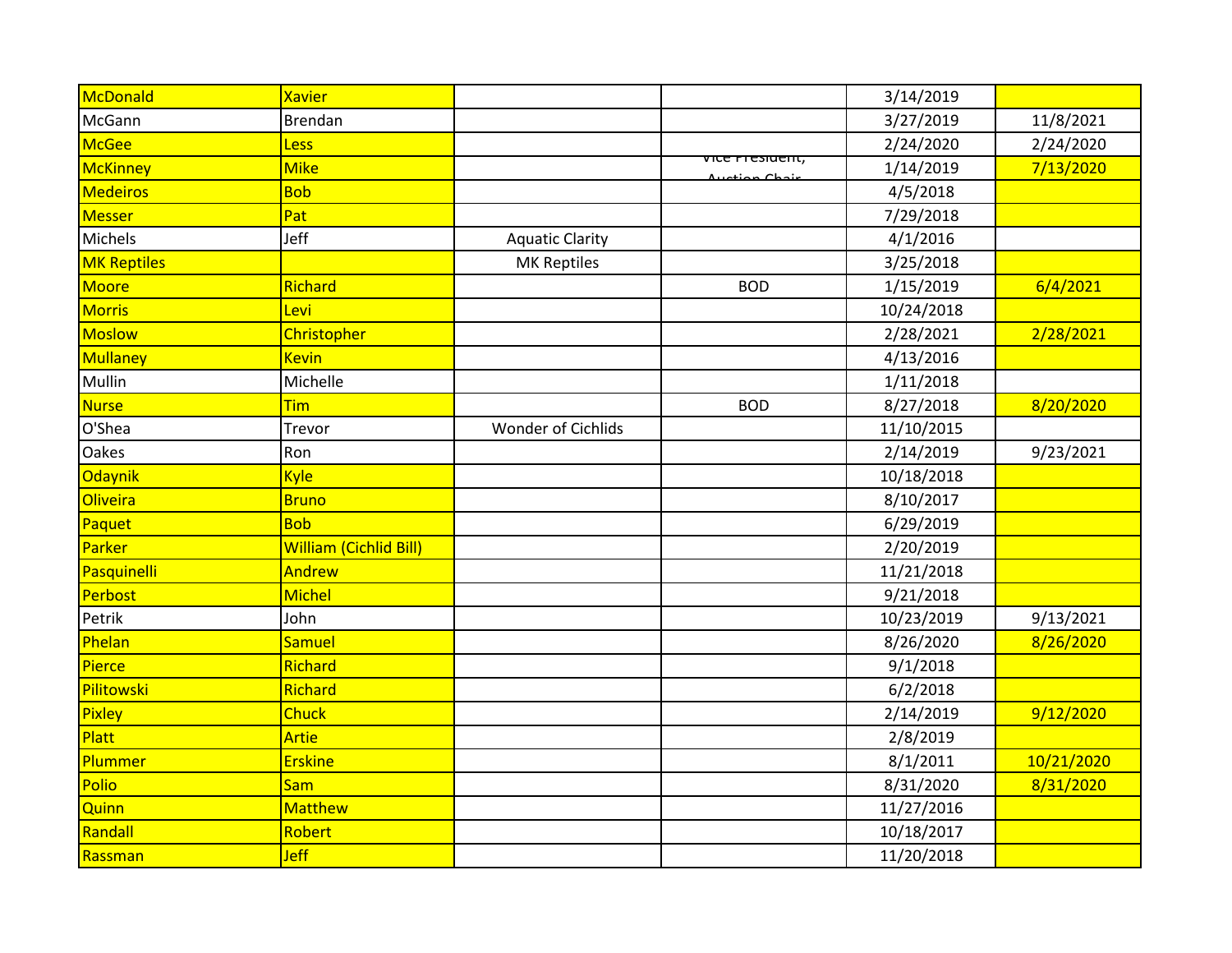| Recchia                    | Anthony         |                    |                            | 6/8/2021   | 6/8/2021   |
|----------------------------|-----------------|--------------------|----------------------------|------------|------------|
| Remillard                  | <b>Kim</b>      |                    |                            | 6/23/2018  |            |
| Rice                       | Colby           |                    |                            | 3/1/2019   | 8/21/2020  |
| Richardson                 | <b>Thomas</b>   |                    |                            | 8/24/2020  | 8/24/2020  |
| Rodriguez                  | <b>Jonathan</b> |                    |                            | 3/29/2017  |            |
| <b>Rollings &amp; Haas</b> | Alan & Karen    |                    |                            | 10/31/2018 |            |
| Romano                     | Vincent         |                    | <b>CARES Database, BOD</b> | 5/9/2017   | 9/22/2021  |
| <b>Ross</b>                | <b>Eric</b>     | Thelemic Printshop |                            | 1/8/2019   |            |
| Rowe                       | Dan             |                    |                            | 6/1/2018   |            |
| Sanabria                   | <b>Ezequias</b> |                    |                            | 2/14/2019  |            |
| Sathe                      | Ashay           |                    |                            | 3/15/2019  |            |
| Schaub                     | <b>Gary</b>     |                    |                            | 10/23/2018 |            |
| Schumacher                 | Dave            | Dave's Rare Fish   |                            | 4/1/2016   |            |
| Sederquest                 | Laura           |                    | Membership Chair           | 3/1/2019   | 10/13/2021 |
| <b>Shea</b>                | Jonathan        |                    |                            | 4/8/2018   |            |
| <b>Shields</b>             | <b>William</b>  |                    |                            | 7/9/2020   | 7/9/2020   |
| Shrewsbury                 | <b>Dave</b>     |                    |                            | 4/23/2017  |            |
| Silakowski                 | <b>Mike</b>     |                    |                            | 9/12/2020  | 9/12/2020  |
| Silva                      | Jan             |                    |                            | 1/6/2019   |            |
| Silvestri                  | Sal             |                    |                            | 8/30/2018  |            |
| <b>Sinkus</b>              | John            |                    |                            | 2/20/2017  |            |
| Slade                      | Jeff            |                    |                            | 2/10/2019  | 8/8/2021   |
| Smith                      | <b>Bill</b>     |                    |                            | 10/23/2019 |            |
| Smith                      | <b>Mark</b>     |                    |                            | 3/20/2019  |            |
| Smith                      | <b>Marmie</b>   |                    |                            | 3/20/2017  |            |
| Smith                      | Ryan            |                    |                            | 5/23/2019  |            |
| Snow                       | <b>David</b>    |                    |                            | 7/10/2019  |            |
| Somppi                     | Robert          |                    |                            | 5/18/2018  |            |
| Souleymane                 | Paul            |                    |                            | 7/9/2020   | 7/9/2020   |
| <b>Stake</b>               | <b>Sean</b>     |                    |                            | 3/29/2018  |            |
| Stamboni                   | Joe             |                    |                            | 9/19/2021  | 9/12/2021  |
| Stamboni                   | Vince           |                    |                            | 3/27/2018  |            |
| <b>Staples</b>             | Jeff            |                    |                            | 9/5/2018   | 9/27/2021  |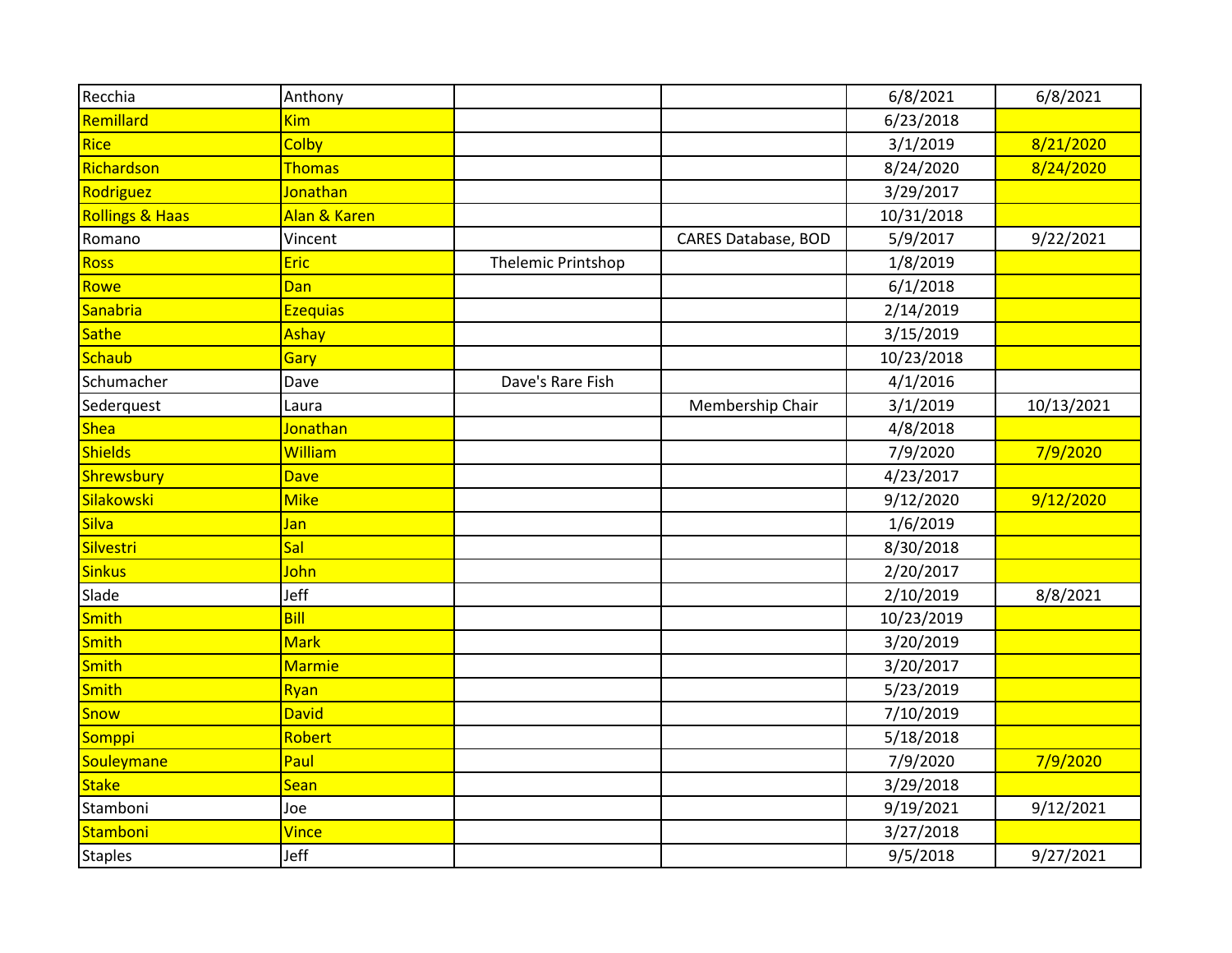| Stapleton                     | Steven                   |                              | 10/29/2019 | 7/21/2021  |
|-------------------------------|--------------------------|------------------------------|------------|------------|
| Stissi                        | Anthony                  | SI Cichlids                  | 11/10/2015 |            |
| <b>Storms</b>                 | Craig                    |                              | 10/28/2021 |            |
| <b>Street</b>                 | Robin                    |                              | 6/5/2017   |            |
| <b>Suchon</b>                 | <b>Steve</b>             |                              | 6/30/2018  | 6/30/2020  |
| Szumigala                     | Jen & Mike               | Mike's Cichlids              | 1/1/2016   |            |
| <b>Taylor</b>                 | <b>David</b>             | "All About African Cichlids" | 1/15/2019  | 10/26/2020 |
| <b>Taylor</b>                 | Russell                  |                              | 4/30/2018  | 8/22/2020  |
| Terceira                      | Anthony                  |                              | 2/7/2019   |            |
| Thirukkonda                   | Ram                      |                              | 8/11/2020  | 8/11/2020  |
| <b>Thomas</b>                 | <b>Dave</b>              |                              | 3/22/2019  |            |
| Thornton                      | Stephen                  |                              | 9/23/2016  |            |
| <b>Tosie</b>                  | Pat                      |                              | 4/26/2018  |            |
| Towner                        | Cody                     |                              | 6/13/2021  | 6/13/2021  |
| <b>Trask</b>                  | Andrew                   |                              | 9/25/2018  |            |
| <b>Tropic Aquatics (Bill)</b> | <b>Bill</b>              | <b>Tropic Aquatics</b>       | 4/30/2018  |            |
| Troxell                       | <b>Mike</b>              |                              | 6/18/2017  |            |
| <b>Tuler</b>                  | Jeremy                   |                              | 11/25/2018 |            |
| Umanski                       | Pavel                    |                              | 3/27/2017  |            |
| Valenzuela                    | Jim                      |                              | 2/6/2019   |            |
| Van Corbach                   | Paul                     |                              | 6/28/2019  |            |
| Van Rossum                    | Guy                      |                              | 4/16/2019  |            |
| Vernaglia                     | <b>Mark</b>              |                              | 7/24/2017  |            |
| <b>Vieser</b>                 | Paul                     |                              | 2/1/2019   | 6/7/2021   |
| <b>Villars</b>                | <b>Nancy</b>             | South Central Cichlids       | 2/8/2019   |            |
| Villeneuve                    | <b>Scott</b>             |                              | 9/19/2019  |            |
| Viveros Salgado               | Jose                     |                              | 3/9/2019   |            |
| Wagonblott                    | <b>Allen</b>             |                              | 1/15/2019  | 8/12/2020  |
| <b>Walker</b>                 | <b>Nancy</b>             |                              | 9/3/2018   |            |
| <b>Walker</b>                 | <b>Newton (Charlton)</b> |                              | 2/11/2018  |            |
| Walraven                      | <b>David</b>             |                              | 2/18/2017  |            |
| Weinberg                      | <b>Judith</b>            |                              | 3/28/2019  |            |
| Yodice                        | Joseph, III              |                              | 11/4/2019  |            |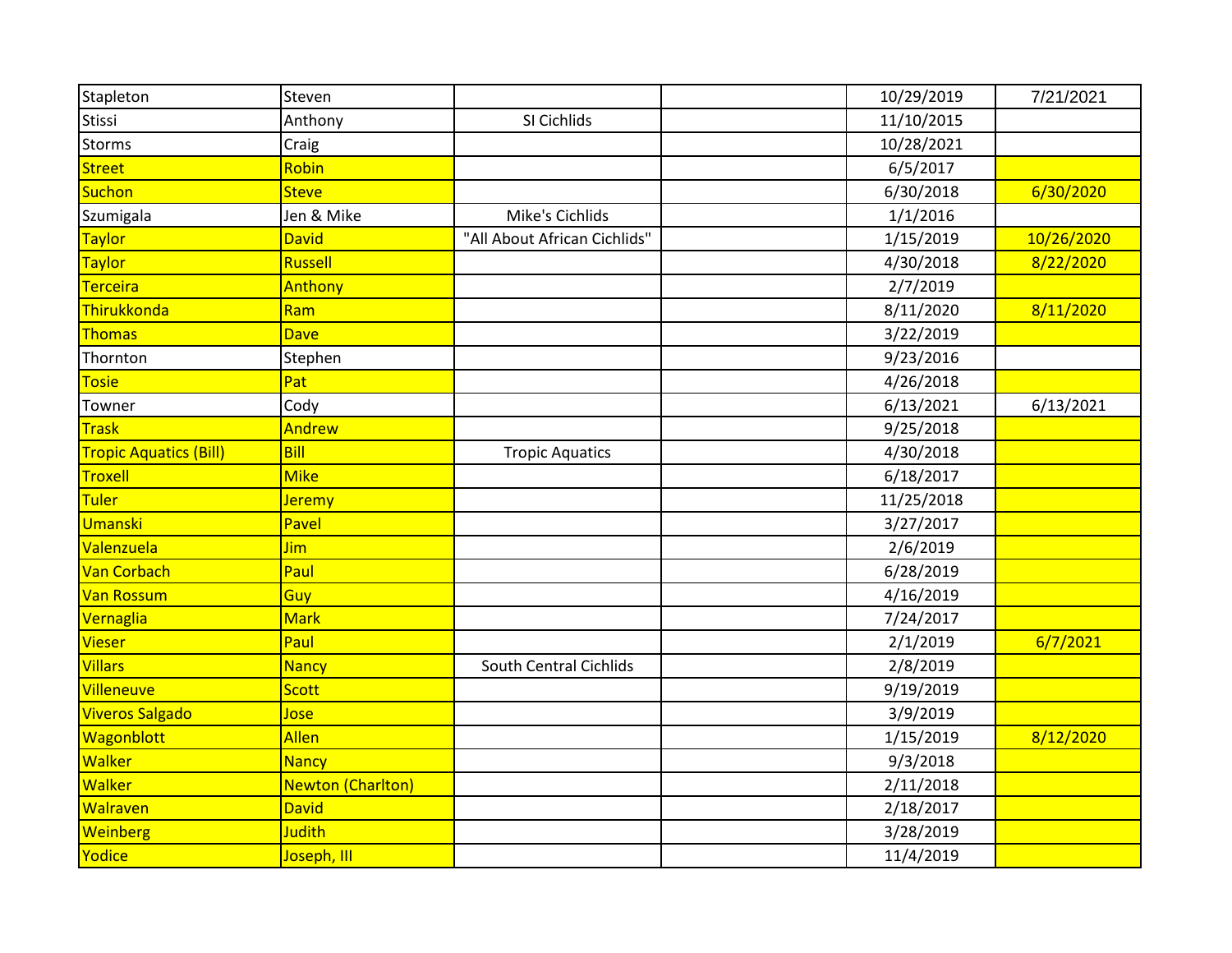| Zebrowski | Mike    |  | 6/25/2018 |          |
|-----------|---------|--|-----------|----------|
| Zhang     | Matthew |  | 9/7/2020  | 9/7/2020 |
|           |         |  |           |          |
|           |         |  |           |          |
|           |         |  |           |          |
|           |         |  |           |          |
|           |         |  |           |          |
|           |         |  |           |          |
|           |         |  |           |          |
|           |         |  |           |          |
|           |         |  |           |          |
|           |         |  |           |          |
|           |         |  |           |          |
|           |         |  |           |          |
|           |         |  |           |          |
|           |         |  |           |          |
|           |         |  |           |          |
|           |         |  |           |          |
|           |         |  |           |          |
|           |         |  |           |          |
|           |         |  |           |          |
|           |         |  |           |          |
|           |         |  |           |          |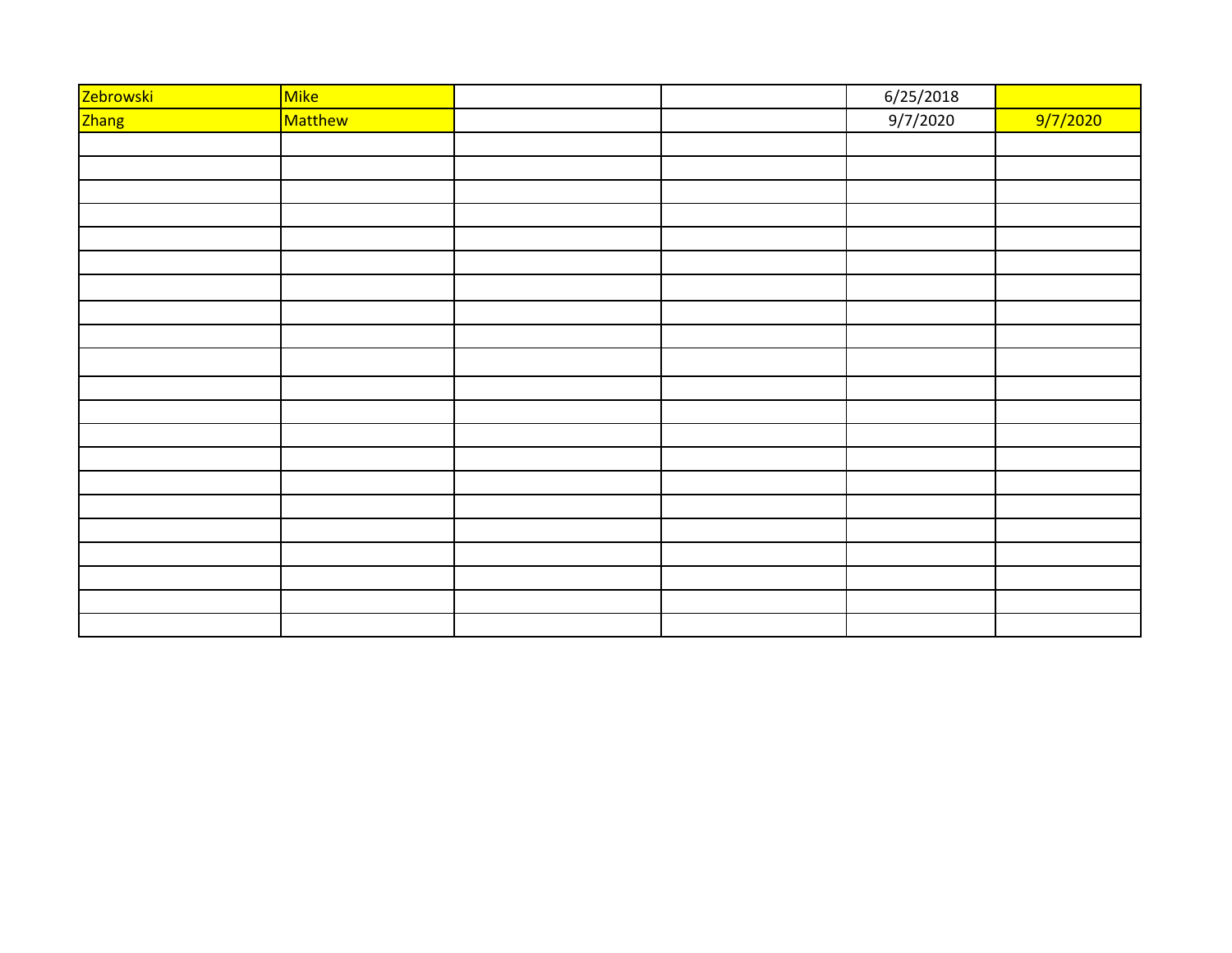| Membership<br><b>Expiration (Yellows</b><br>are Expired) | <b>Active</b> | <b>Email</b> | <u>#</u> | <b>Type</b> | <b>City</b>          | <b>State</b>   | Country |
|----------------------------------------------------------|---------------|--------------|----------|-------------|----------------------|----------------|---------|
| 8/31/2021                                                |               |              |          | Individual  | Madison              | WI             |         |
| 4/12/2019                                                |               |              |          | Individual  | Newington            | <b>CT</b>      |         |
| 8/31/2021                                                |               |              |          | Individual  | Hamden               | <b>CT</b>      |         |
| 8/31/2020                                                |               |              |          | Individual  | Pueblo               | CO             |         |
| 8/31/2021                                                |               |              |          | Individual  | Harvey               | LA             |         |
| 8/31/2021                                                |               |              |          | Individual  | Portage              | IN             |         |
| 8/31/2021                                                |               |              |          | Individual  | West Haven           | <b>CT</b>      |         |
| 3/27/2019                                                |               |              |          | Individual  | Lynbrook             | <b>NY</b>      |         |
| 8/31/2021                                                |               |              |          | Individual  | Framingham           | MA             |         |
| 8/31/2021                                                |               |              |          | Individual  | Columbus             | OH             |         |
| 6/10/2019                                                |               |              |          | Individual  | Newark               | DE             |         |
| 8/31/2021                                                |               |              |          | Individual  | Amsterdam            | <b>NY</b>      |         |
| 8/31/2019                                                |               |              |          | Individual  | Holden               | MA             |         |
| 4/15/9999                                                | Υ             |              |          | Contributor |                      |                |         |
| 4/7/2019                                                 |               |              |          | Individual  | <b>Valley Stream</b> | <b>NY</b>      |         |
| 8/31/2020                                                |               |              |          | Individual  | Danielson            | <b>CT</b>      |         |
| 8/31/2022                                                | Υ             |              |          | Individual  | Felton               | DE             |         |
| 8/31/2021                                                |               |              |          | Individual  | Franklin             | MA             |         |
| 8/31/2022                                                | Υ             |              |          | Individual  | Niantic              | <b>CT</b>      |         |
| 8/31/2022                                                | Υ             |              |          | Individual  | Palmyra              | <b>NJ</b>      |         |
| 4/30/2019                                                |               |              |          | Individual  | La Verkin            | UT             |         |
| 6/20/2020                                                |               |              |          | Individual  | Springfield          | MA             |         |
| 8/31/2021                                                |               |              |          | Individual  | Rancho Santa Fe      | CA             |         |
| 8/31/2021                                                |               |              |          | Individual  | Lowell               | MA             |         |
| 8/6/2019                                                 |               |              |          | Individual  | Omro                 | WI             |         |
| 1/31/2021                                                |               |              |          | Individual  | <b>Grand Island</b>  | <b>NY</b>      |         |
| 8/31/2022                                                | Υ             |              |          | Individual  | <b>Bradford</b>      | R <sub>l</sub> |         |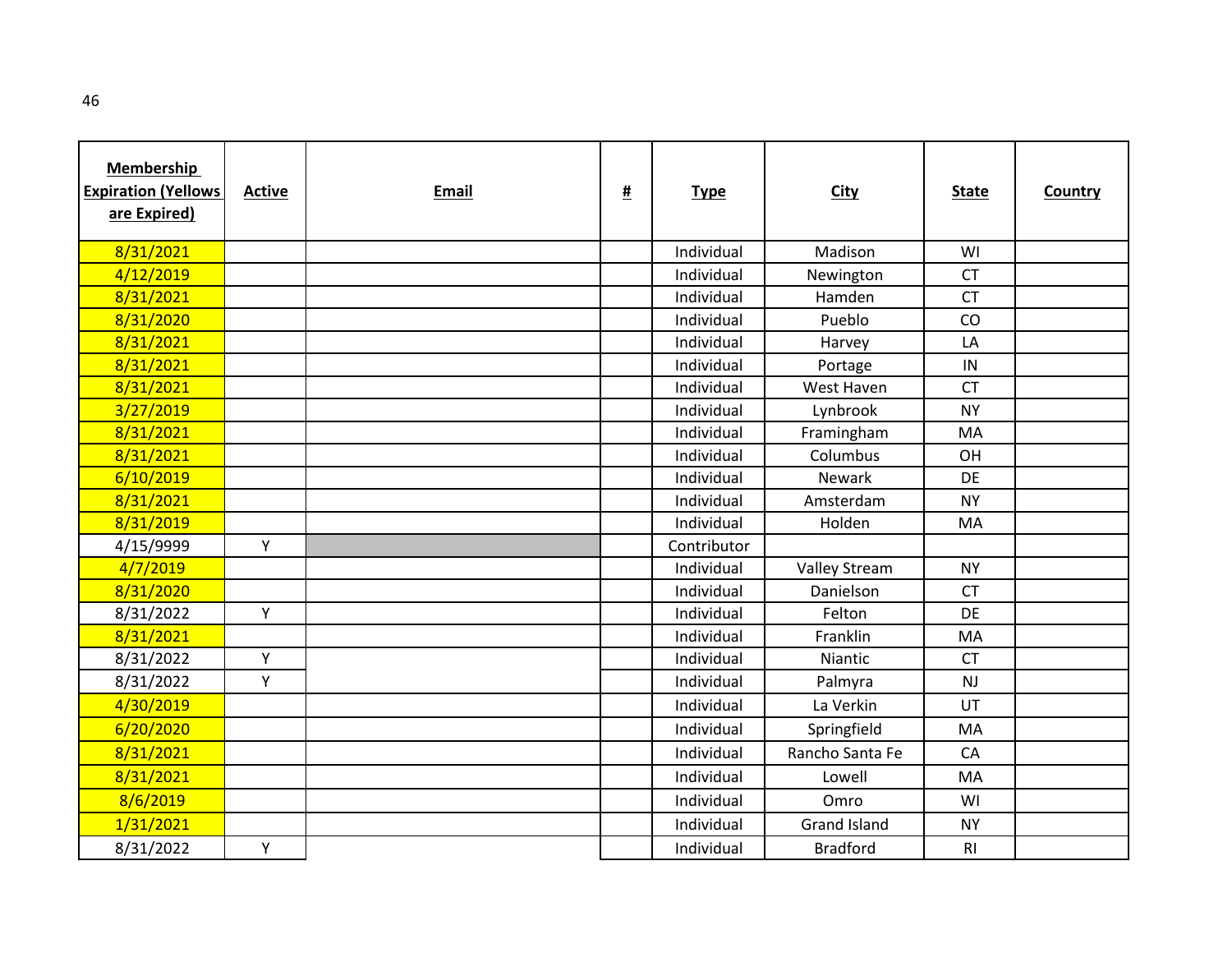| 8/31/2021 |   |  | Individual | Mosta                   |                | Malta      |
|-----------|---|--|------------|-------------------------|----------------|------------|
| 8/31/2019 |   |  | Individual | Auburn                  | <b>ME</b>      |            |
| 8/31/2021 |   |  | Individual | Rio Rancho              | <b>NM</b>      |            |
| 8/31/2019 |   |  | Individual | Cheshire                | <b>CT</b>      |            |
| 8/31/2021 |   |  | Individual | Jackson                 | <b>MO</b>      |            |
| 5/2/2019  |   |  | Individual | Hanson                  | MA             |            |
| 7/17/2019 |   |  | Individual | <b>Clifton Park</b>     | <b>NY</b>      |            |
| 8/31/2021 |   |  | Individual | <b>Fall River</b>       | MA             |            |
| 3/31/2020 |   |  | Individual | Stamford                | <b>CT</b>      |            |
| 4/8/2019  |   |  | Individual |                         |                |            |
| 8/31/2021 |   |  | Individual | Somerville              | NJ             |            |
| 6/7/2019  |   |  | Individual | Charlotte               | <b>NC</b>      |            |
| 8/31/2022 | Y |  | Individual | Keene                   | <b>NH</b>      |            |
| 8/31/2020 |   |  | Individual | Springfield             | MA             |            |
| 8/31/2020 |   |  | Individual | Kent                    | <b>CT</b>      |            |
| 8/31/2020 |   |  | Individual | Cranston                | R <sub>l</sub> |            |
| 7/15/2020 |   |  | Individual | Lynbrook                | <b>NY</b>      |            |
| 8/31/2022 | Y |  | Individual | Easthampton             | MA             |            |
| 8/31/2021 |   |  | Individual | Medford                 | MA             |            |
| 8/31/2022 | Y |  | Individual | <b>East Hartford</b>    | <b>CT</b>      |            |
| 4/9/2019  |   |  | Individual | Metheuen                | MA             |            |
| 8/31/2021 |   |  | Individual | Ludlow                  | MA             |            |
| 6/6/2019  |   |  | Individual | Seymour                 | <b>CT</b>      |            |
| 2/1/9999  | Y |  | Honarary   |                         |                | ${\sf CA}$ |
| 8/31/2019 |   |  | Individual | Newport                 | MI             |            |
| 5/13/2019 |   |  | Individual | RIverside               | R1             |            |
| 5/14/2019 |   |  | Individual | <b>Colorado Springs</b> | CO             |            |
| 8/31/2020 |   |  | Individual | Naugatuck               | <b>CT</b>      |            |
| 8/31/2021 |   |  | Individual | Old Lyme                | <b>CT</b>      |            |
| 8/31/2022 | Y |  | Individual | New London              | <b>CT</b>      |            |
| 5/22/2019 |   |  | Individual | <b>Bourne</b>           | MA             |            |
| 8/31/2021 |   |  | Individual | Boylston                | MA             |            |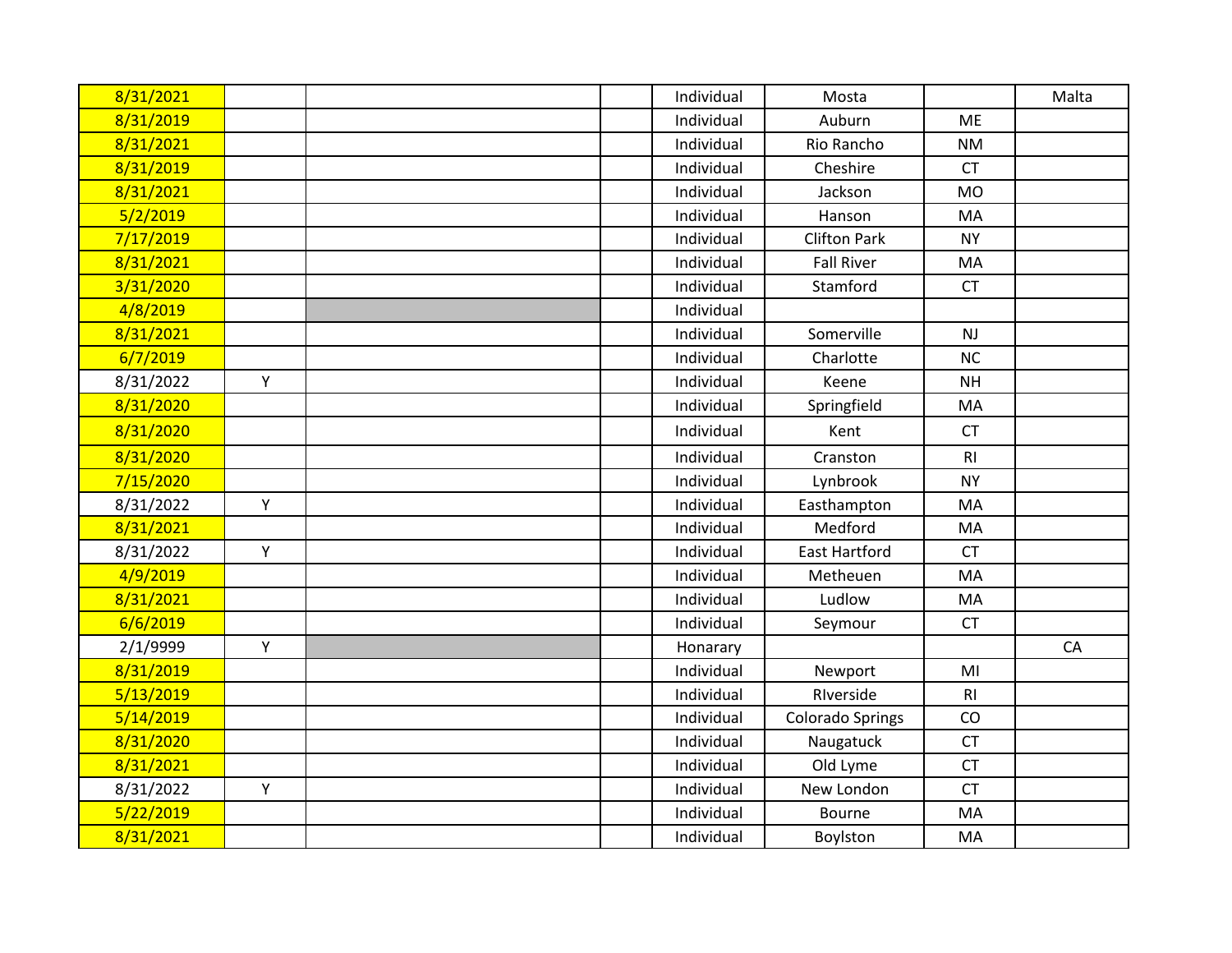| 9/21/2020 |   | Individual  | Newington       | <b>CT</b>  |  |
|-----------|---|-------------|-----------------|------------|--|
| 8/31/2022 | Y | Individual  | Bridgeport      | <b>CT</b>  |  |
| 9/17/9999 | Υ | Honorary    |                 |            |  |
| 8/31/2020 |   | Individual  | Pomfret Center  | <b>CT</b>  |  |
| 5/31/2019 |   | Individual  |                 |            |  |
| 1/30/2021 |   | Individual  | Mableton        | GA         |  |
| 1/24/2021 |   | Individual  | Palm Coast      | FL.        |  |
| 6/6/2020  |   | Individual  | Pelham          | <b>NY</b>  |  |
| 4/1/9999  | Y | Contributor | Middletown      | <b>CT</b>  |  |
| 8/3/2020  |   | Individual  | Douglas         | MA         |  |
| 8/31/2020 |   | Individual  | Griswold        | <b>CT</b>  |  |
| 8/31/2020 |   | Individual  | Whitesboro      | <b>NY</b>  |  |
| 8/9/2020  |   | Individual  | Sharon          | MA         |  |
| 8/31/2019 |   | Individual  | Turnersville    | NJ         |  |
| 8/31/2020 |   | Individual  | Sterling        | VA         |  |
| 8/31/2022 | Y | Individual  | Brighton        | MA         |  |
| 4/4/2019  |   | Individual  | El Cajon        | CA         |  |
| 8/31/2021 |   | Individual  | West Brookfield | MA         |  |
| 8/31/2020 |   | Individual  | Webster         | <b>NH</b>  |  |
| 4/10/2019 |   | Individual  | Otterbein       | ${\sf IN}$ |  |
| 8/31/2021 |   | Individual  | Geneseo         | IL         |  |
| 8/31/2020 |   | Individual  | Brooklyn        | <b>NY</b>  |  |
| 4/1/9999  | Y | Contributor |                 |            |  |
| 8/31/2021 |   | Individual  |                 |            |  |
| 8/31/2020 |   | Individual  | Brooklyn        | <b>NY</b>  |  |
| 8/31/2021 |   | Individual  | Newington       | <b>CT</b>  |  |
| 8/30/2021 |   | Individual  | Taunton         | MA         |  |
| 8/31/2020 |   | Individual  | Galveston       | <b>TX</b>  |  |
| 5/31/2019 |   | Individual  | Torrington      | CT         |  |
| 8/31/2021 |   | Individual  | Petersham       | MA         |  |
| 3/29/2020 |   | Individual  | Columbia        | <b>MO</b>  |  |
| 8/31/2022 | Y | Individual  | Middletown      | <b>CT</b>  |  |
| 8/31/2019 |   | Individual  | Tolland         | <b>CT</b>  |  |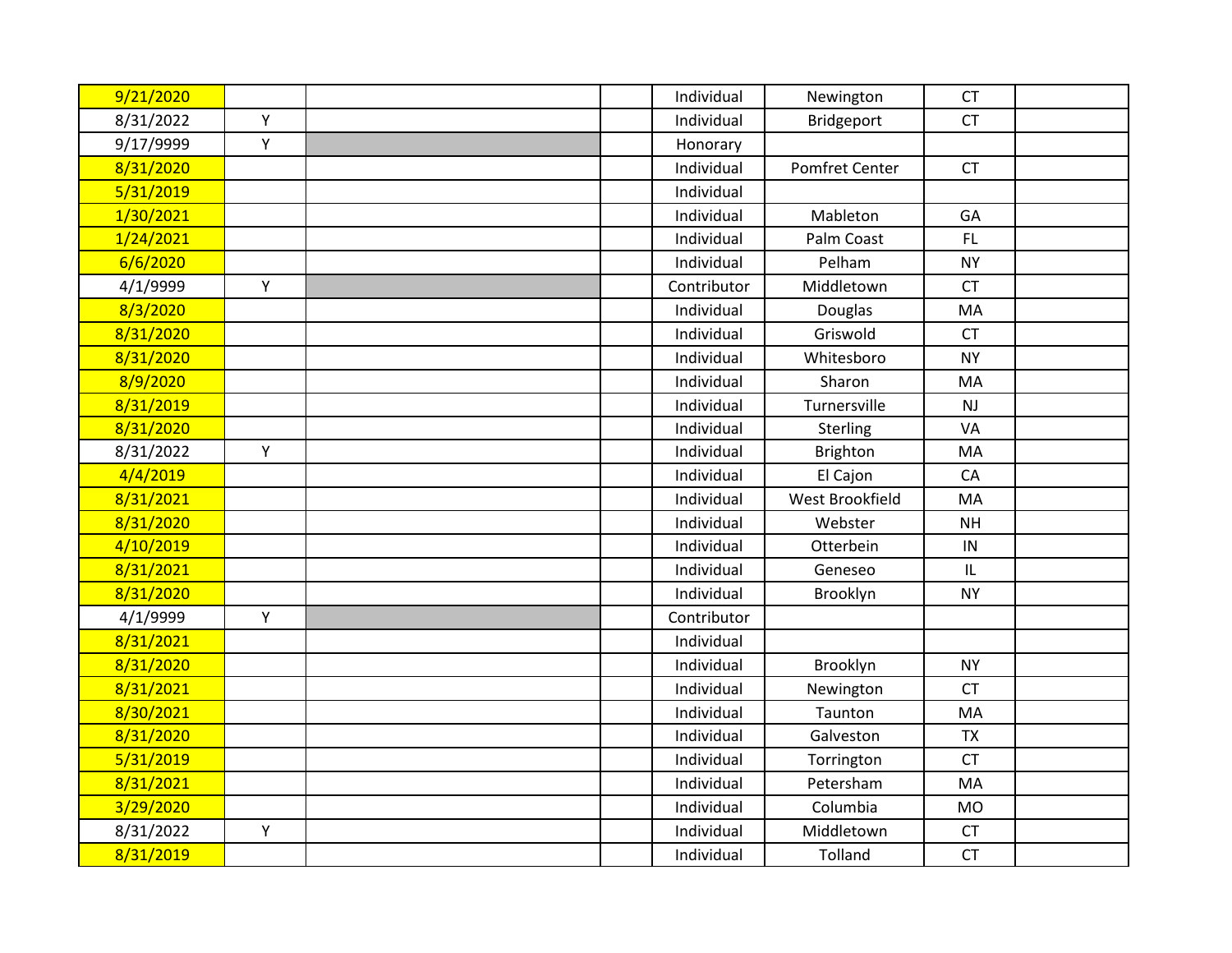| 4/9/2019  |   | Individual  | Hampden            | MA             |           |
|-----------|---|-------------|--------------------|----------------|-----------|
| 3/30/2019 |   | Individual  | Milwaukee          | WI             |           |
| 4/6/2019  |   | Individual  | Lindenhurst        | <b>NY</b>      |           |
| 8/31/2022 | Υ | Individual  | Akron              | OH             |           |
| 2/10/2021 |   | Individual  | Rockville          | <b>MD</b>      |           |
| 8/31/2021 |   | Individual  | Greenfield         | MA             |           |
| 8/31/2019 |   | Individual  | Hebron             | <b>CT</b>      |           |
| 8/31/2020 |   | Individual  | Milford            | <b>CT</b>      |           |
| 1/8/2021  |   | Individual  | Palm Beach Gardens | FL             |           |
| 8/31/2021 |   | Individual  | Wayne              | $\mathsf{NJ}$  |           |
| 8/31/2020 |   | Individual  | Richmond           | VT             |           |
| 11/1/9999 | Y | Contributor |                    |                |           |
| 8/31/2021 |   | Individual  | <b>Bel Air</b>     | <b>MD</b>      |           |
| 8/31/2021 |   | Individual  | Lancaster          | MA             |           |
| 8/31/2021 |   | Individual  | Brooklyn           | <b>CT</b>      |           |
| 1/1/9999  | Y | Honarary    | Bern               |                | <b>CH</b> |
| 8/31/2020 |   | Individual  | East Haven         | <b>CT</b>      |           |
| 8/31/2019 |   | Individual  | <b>New Orleans</b> | LA             |           |
| 3/6/2021  |   | Individual  | Woonsocket         | R <sub>l</sub> |           |
| 8/31/2020 |   | Individual  | <b>Naples</b>      | FL             |           |
| 8/31/2021 |   | Individual  | Okeechobee         | FL             |           |
| 8/31/2021 |   | Individual  | Wilmington         | DE             |           |
| 8/31/2022 | Y | Individual  | Arlington Heights  | IL             |           |
| 8/31/2021 |   | Individual  | Scotia             | <b>NY</b>      |           |
| 8/31/2019 |   | Individual  | <b>Brookline</b>   | MA             |           |
| 8/31/2020 |   | Individual  | Topeka             | KS             |           |
| 8/31/2019 |   | Individual  | East Lyme          | CT             |           |
| 9/23/9999 | Y | Honarary    | Seattle            | <b>WA</b>      |           |
| 8/31/2021 |   | Individual  | Derwood            | <b>MD</b>      |           |
| 8/31/2020 |   | Individual  | Burtonsville       | <b>MD</b>      |           |
| 5/1/2019  |   | Individual  | Hudson             | <b>NH</b>      |           |
| 8/31/2019 |   | Individual  | N. Brookfield      | MA             |           |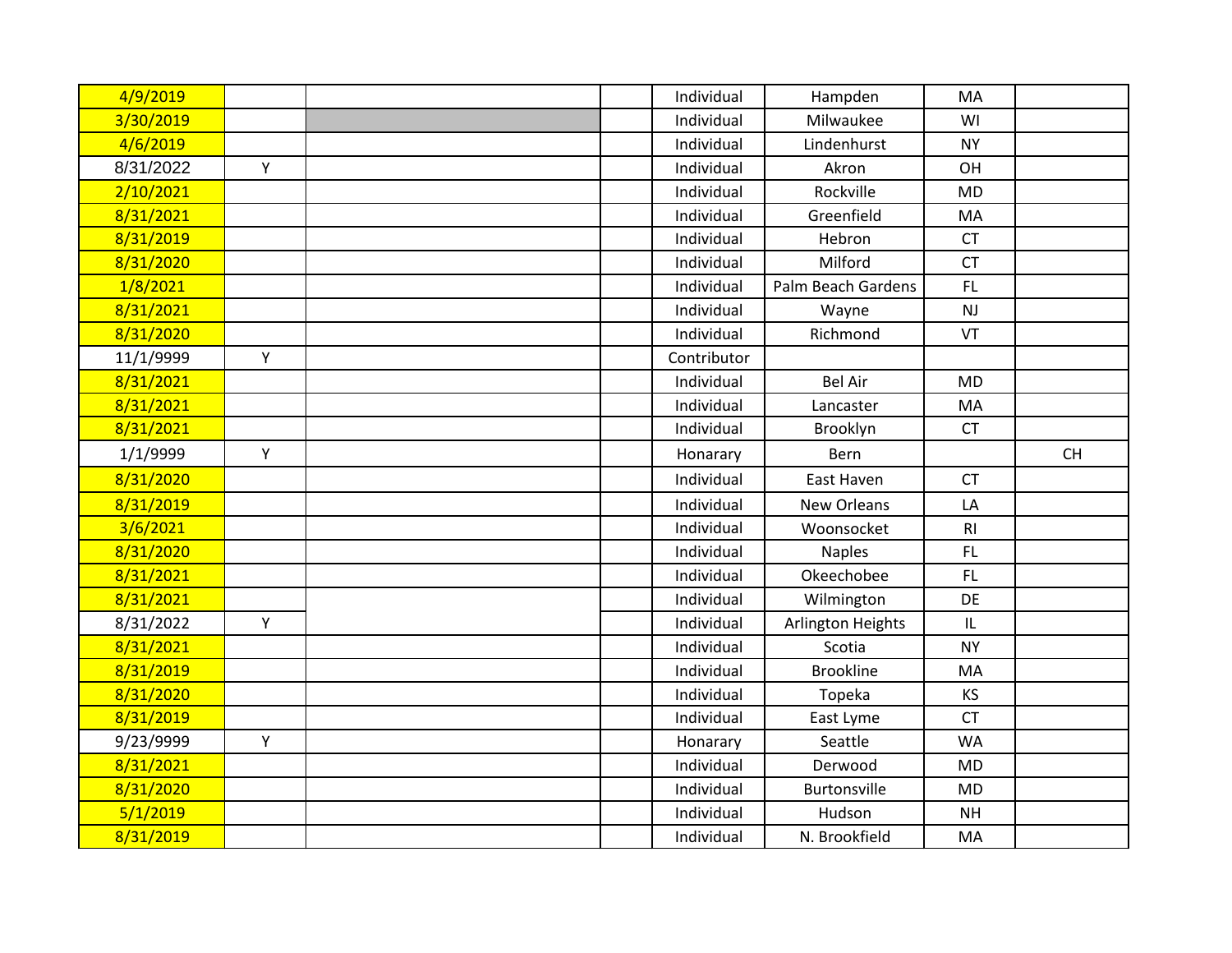| 8/31/2020 |   | Individual  | Tampa                | FL.       |    |
|-----------|---|-------------|----------------------|-----------|----|
| 8/31/2020 |   | Individual  | New Haven            | CT        |    |
| 8/31/2021 |   | Individual  | <b>Bristol</b>       | <b>CT</b> |    |
| 6/1/2019  |   | Individual  | <b>Post Falls</b>    | ID        |    |
| 8/31/2020 |   | Individual  | Reading              | PA        |    |
| 8/31/2019 |   | Individual  | Eaton                | OH        |    |
| 8/31/2019 |   | Individual  | Dover                | PA        |    |
| 4/11/2019 |   | Individual  | S. Hadley            | MA        |    |
| 7/15/2019 |   | Individual  | Corpus Cristi        | <b>TX</b> |    |
| 8/31/2021 |   | Individual  | Norfolk              | MA        |    |
| 8/31/2020 |   | Individual  | <b>Billerica</b>     | MA        |    |
| 8/31/2020 |   | Individual  | Kamloops             | BC        | CA |
| 8/31/2021 |   | Individual  | <b>Brockton</b>      | MA        |    |
| 8/5/9999  | Y | Honorary    |                      |           |    |
| 8/31/2021 |   | Individual  | Florence             | MA        |    |
| 1/1/9999  | Y | Honarary    | Rahway               | NJ        |    |
| 1/1/9999  | Υ | Contributor |                      | QC        | CA |
| 8/31/2021 |   | Individual  | Schenectady          | <b>NY</b> |    |
| 7/21/2019 |   | Individual  | Federal Way          | <b>WA</b> |    |
| 8/31/2021 |   | Individual  | <b>Windsor Locks</b> | <b>CT</b> |    |
| 8/31/2020 |   | Individual  | Newington            | CT        |    |
| 7/26/2019 |   | Individual  | W. Springfield       | MA        |    |
| 8/31/2022 | Υ | Individual  | Manchester           | <b>CT</b> |    |
| 8/31/2022 | Y | Individual  | Easthampton          | MA        |    |
| 8/31/2019 |   | Individual  | Springfield          | MA        |    |
| 8/31/2021 |   | Individual  | Hadley               | MA        |    |
| 8/31/2019 |   | Individual  | Keene                | <b>NH</b> |    |
| 8/31/2019 |   | Individual  | Merrimac             | MA        |    |
| 8/31/2021 |   | Individual  | West Berlin          | NJ        |    |
| 8/31/2022 | Y | Individual  | Newburgh             | <b>NY</b> |    |
| 8/31/2021 |   | Individual  | Beverly              | MA        |    |
| 2/24/2021 |   | Individual  | Beverly              | MA        |    |
| 6/1/2019  |   | Individual  | Pittsfield           | MA        |    |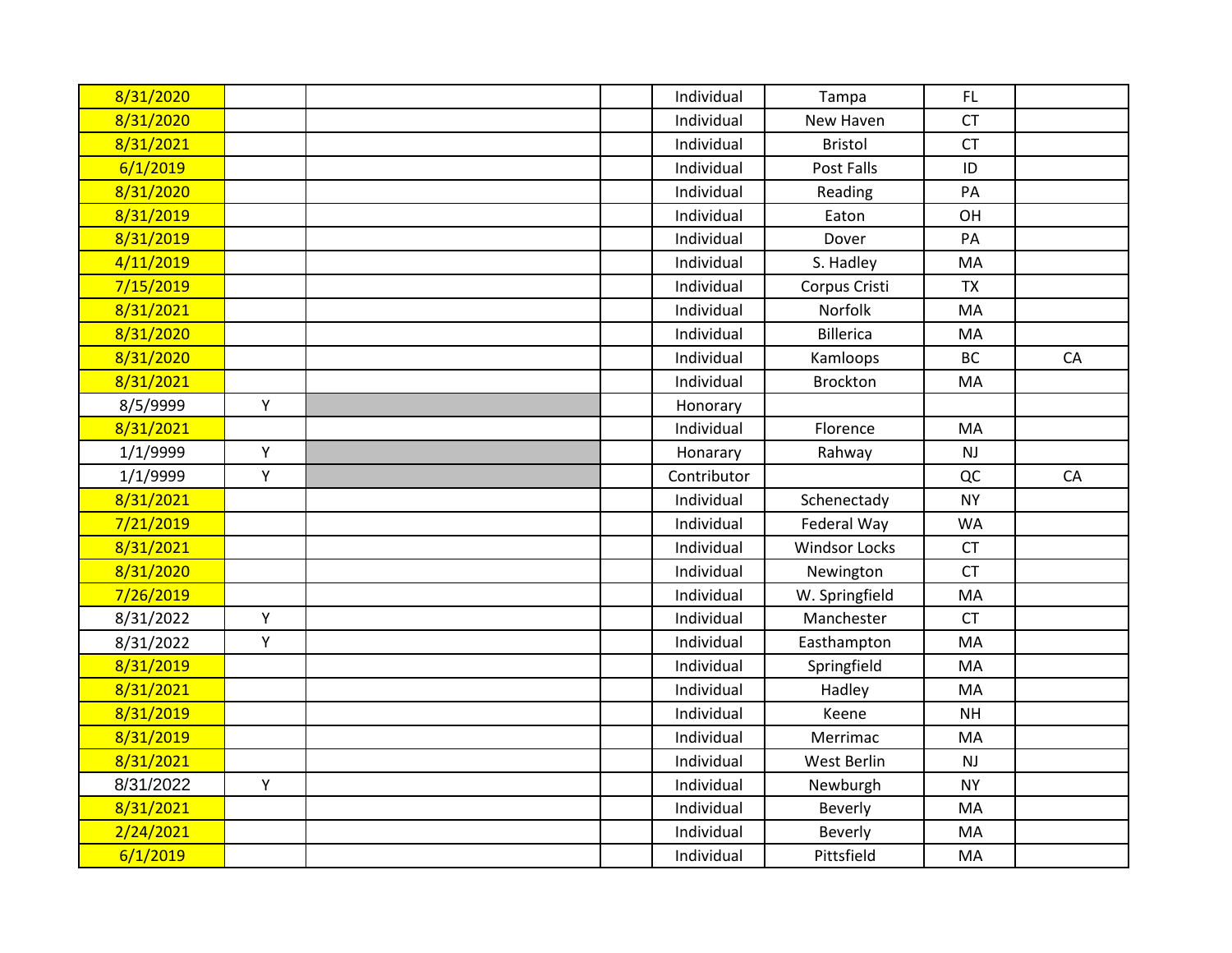| 8/31/2020<br>Individual<br>Etobicoke<br>8/31/2022<br>Y<br>Individual<br>Grayslake<br>2/24/2021<br>Individual<br>Toledo<br>8/31/2021<br>Pittsfield<br>Individual<br>4/5/2019<br>Individual<br>Tyngsboro<br>7/29/2019<br>Individual<br>Jefferson<br>Y<br>Contributor<br>4/1/9999<br>3/25/2019<br>Individual<br>8/31/2021<br>Individual<br><b>Brewster</b><br>8/31/2019<br>Individual<br><b>Electric City</b><br>8/31/2021<br>Individual<br>Tonawanda<br>8/31/2019<br>Individual<br><b>Windsor Locks</b><br>Y<br>8/31/2022<br>Individual<br>Plainville<br>8/31/2021<br>Individual<br>Ashford<br>Υ<br>11/10/9999<br>Contributor<br>Υ<br>8/31/2022<br>Individual<br>Weymouth<br>8/31/2019<br>Individual<br>Griswold<br>8/31/2019<br>Individual<br><b>Billerica</b><br>8/31/2020<br>Individual<br>Warwick<br>8/31/2019<br>Individual<br>Lakewood | Ontario   |        |
|--------------------------------------------------------------------------------------------------------------------------------------------------------------------------------------------------------------------------------------------------------------------------------------------------------------------------------------------------------------------------------------------------------------------------------------------------------------------------------------------------------------------------------------------------------------------------------------------------------------------------------------------------------------------------------------------------------------------------------------------------------------------------------------------------------------------------------------------|-----------|--------|
|                                                                                                                                                                                                                                                                                                                                                                                                                                                                                                                                                                                                                                                                                                                                                                                                                                            |           | Canada |
|                                                                                                                                                                                                                                                                                                                                                                                                                                                                                                                                                                                                                                                                                                                                                                                                                                            | IL        |        |
|                                                                                                                                                                                                                                                                                                                                                                                                                                                                                                                                                                                                                                                                                                                                                                                                                                            | OH        |        |
|                                                                                                                                                                                                                                                                                                                                                                                                                                                                                                                                                                                                                                                                                                                                                                                                                                            | MA        |        |
|                                                                                                                                                                                                                                                                                                                                                                                                                                                                                                                                                                                                                                                                                                                                                                                                                                            | MA        |        |
|                                                                                                                                                                                                                                                                                                                                                                                                                                                                                                                                                                                                                                                                                                                                                                                                                                            | WI        |        |
|                                                                                                                                                                                                                                                                                                                                                                                                                                                                                                                                                                                                                                                                                                                                                                                                                                            |           |        |
|                                                                                                                                                                                                                                                                                                                                                                                                                                                                                                                                                                                                                                                                                                                                                                                                                                            |           |        |
|                                                                                                                                                                                                                                                                                                                                                                                                                                                                                                                                                                                                                                                                                                                                                                                                                                            | <b>NY</b> |        |
|                                                                                                                                                                                                                                                                                                                                                                                                                                                                                                                                                                                                                                                                                                                                                                                                                                            | <b>WA</b> |        |
|                                                                                                                                                                                                                                                                                                                                                                                                                                                                                                                                                                                                                                                                                                                                                                                                                                            | <b>NY</b> |        |
|                                                                                                                                                                                                                                                                                                                                                                                                                                                                                                                                                                                                                                                                                                                                                                                                                                            | <b>CT</b> |        |
|                                                                                                                                                                                                                                                                                                                                                                                                                                                                                                                                                                                                                                                                                                                                                                                                                                            | <b>CT</b> |        |
|                                                                                                                                                                                                                                                                                                                                                                                                                                                                                                                                                                                                                                                                                                                                                                                                                                            | <b>CT</b> |        |
|                                                                                                                                                                                                                                                                                                                                                                                                                                                                                                                                                                                                                                                                                                                                                                                                                                            |           |        |
|                                                                                                                                                                                                                                                                                                                                                                                                                                                                                                                                                                                                                                                                                                                                                                                                                                            | MA        |        |
|                                                                                                                                                                                                                                                                                                                                                                                                                                                                                                                                                                                                                                                                                                                                                                                                                                            | <b>CT</b> |        |
|                                                                                                                                                                                                                                                                                                                                                                                                                                                                                                                                                                                                                                                                                                                                                                                                                                            | MA        |        |
|                                                                                                                                                                                                                                                                                                                                                                                                                                                                                                                                                                                                                                                                                                                                                                                                                                            | MA        |        |
|                                                                                                                                                                                                                                                                                                                                                                                                                                                                                                                                                                                                                                                                                                                                                                                                                                            | CO        |        |
| 8/31/2019<br>Individual<br>Loveland                                                                                                                                                                                                                                                                                                                                                                                                                                                                                                                                                                                                                                                                                                                                                                                                        | CO        |        |
| 9/21/2019<br>Individual<br>Woburn                                                                                                                                                                                                                                                                                                                                                                                                                                                                                                                                                                                                                                                                                                                                                                                                          | MA        |        |
| Υ<br>8/31/2022<br>Individual<br>Glastonbury                                                                                                                                                                                                                                                                                                                                                                                                                                                                                                                                                                                                                                                                                                                                                                                                | <b>CT</b> |        |
| 8/31/2021<br>Individual<br>Sewell                                                                                                                                                                                                                                                                                                                                                                                                                                                                                                                                                                                                                                                                                                                                                                                                          | NJ        |        |
| 8/31/2020<br>Individual<br>North Attleboro                                                                                                                                                                                                                                                                                                                                                                                                                                                                                                                                                                                                                                                                                                                                                                                                 | MA        |        |
| Individual<br>Oakville<br>6/2/2019                                                                                                                                                                                                                                                                                                                                                                                                                                                                                                                                                                                                                                                                                                                                                                                                         | <b>CT</b> |        |
| 8/31/2021<br>Individual<br>Springfield                                                                                                                                                                                                                                                                                                                                                                                                                                                                                                                                                                                                                                                                                                                                                                                                     | MA        |        |
| 8/31/2019<br>Individual<br>Mt. Vernon                                                                                                                                                                                                                                                                                                                                                                                                                                                                                                                                                                                                                                                                                                                                                                                                      | <b>NY</b> |        |
| 8/31/2021<br>Individual<br>Sturbridge                                                                                                                                                                                                                                                                                                                                                                                                                                                                                                                                                                                                                                                                                                                                                                                                      | MA        |        |
| 8/31/2021<br>Individual<br><b>Braintree</b>                                                                                                                                                                                                                                                                                                                                                                                                                                                                                                                                                                                                                                                                                                                                                                                                | MA        |        |
| 8/31/2019<br>Individual<br>Rockville                                                                                                                                                                                                                                                                                                                                                                                                                                                                                                                                                                                                                                                                                                                                                                                                       | <b>MD</b> |        |
| 8/31/2019<br>Individual<br><b>Apple Valley</b>                                                                                                                                                                                                                                                                                                                                                                                                                                                                                                                                                                                                                                                                                                                                                                                             | MN        |        |
| 8/31/2020<br>Philomath<br>Individual                                                                                                                                                                                                                                                                                                                                                                                                                                                                                                                                                                                                                                                                                                                                                                                                       | <b>OR</b> |        |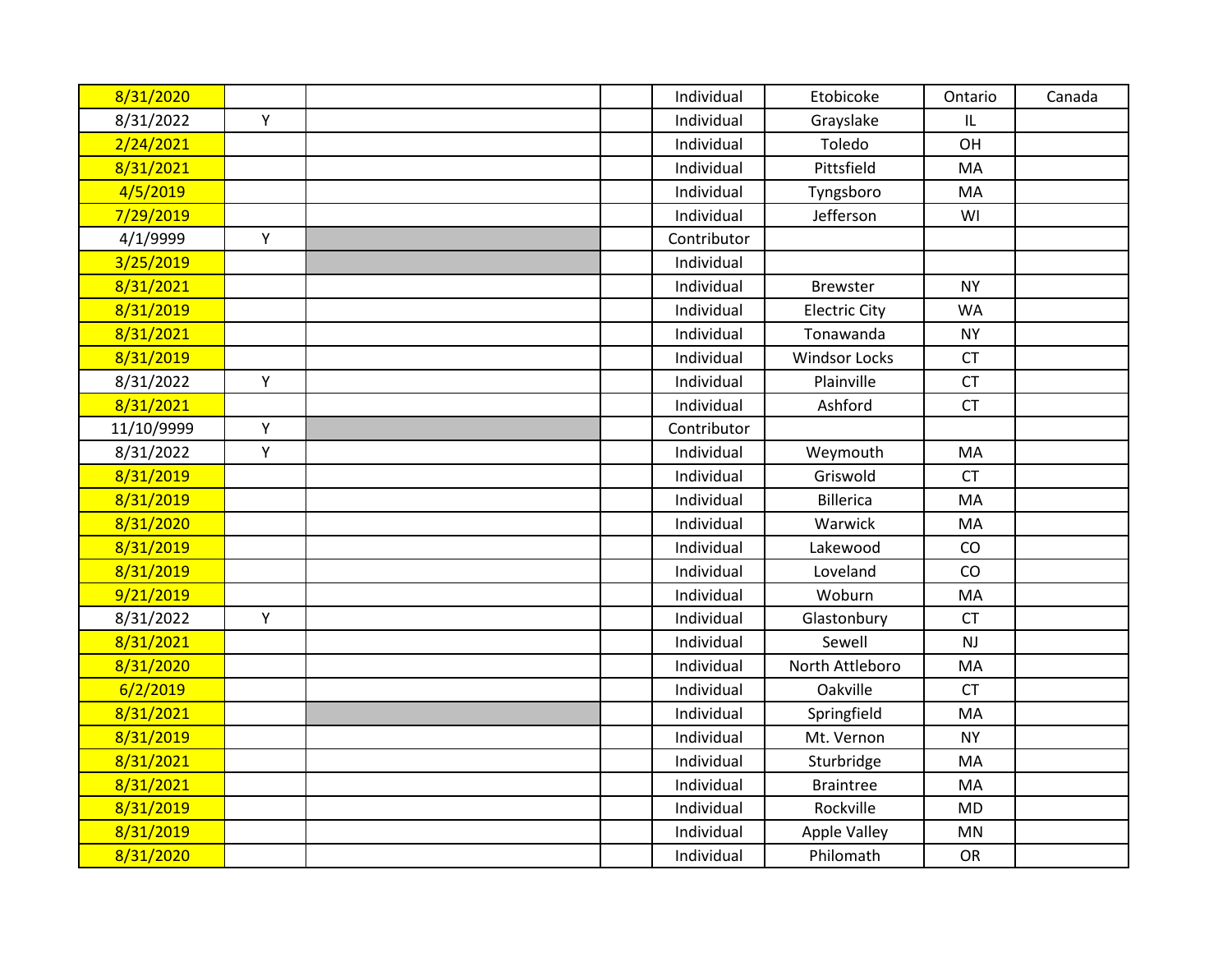| 8/31/2022  | Y | Individual  | Springfield        | MA             |  |
|------------|---|-------------|--------------------|----------------|--|
| 6/23/2019  |   | Individual  | Worcester          | MA             |  |
| 8/31/2021  |   | Individual  | Methuen            | MA             |  |
| 8/31/2021  |   | Individual  | Philadelphia       | PA             |  |
| 4/18/2019  |   | Individual  | Northampton        | MA             |  |
| 8/31/2020  |   | Individual  | Allentown          | PA             |  |
| 8/31/2022  | Y | Individual  | Colchester         | <b>CT</b>      |  |
| 8/31/2020  |   | Individual  | Plainfield         | CT             |  |
| 6/1/2019   |   | Individual  | Northborough       | MA             |  |
| 8/31/2019  |   | Individual  | S. Glens Falls     | <b>NY</b>      |  |
| 8/31/2019  |   | Individual  | Middletown         | <b>CT</b>      |  |
| 8/31/2019  |   | Individual  | Oakland            | NJ             |  |
| 4/1/9999   | Y | Contributor | Mt. Pleasant       | MI             |  |
| 8/31/2022  | Y | Individual  | Southington        | <b>CT</b>      |  |
| 8/31/2019  |   | Individual  | W. Yarmouth        | MA             |  |
| 8/31/2021  |   | Individual  | Lutz               | FL.            |  |
| 4/14/2019  |   | Individual  |                    |                |  |
| 8/31/2021  |   | Individual  | West Stockbridge   | MA             |  |
| 8/31/2019  |   | Individual  | Attleboro          | MA             |  |
| 8/31/2020  |   | Individual  | Norwalk            | <b>CT</b>      |  |
| 4/8/2019   |   | Individual  | Lindenhurst        | <b>NY</b>      |  |
| 8/31/2022  | Y | Individual  | Wales              | MA             |  |
| 10/23/2020 |   | Individual  | Wilmington         | DE             |  |
| 8/31/2021  |   | Individual  | <b>West Berlin</b> | NJ             |  |
| 3/20/2019  |   | Individual  | Winchester         | CA             |  |
| 5/23/2020  |   | Individual  | Palm Coast         | FL.            |  |
| 7/10/2020  |   | Individual  | Warren             | R <sub>l</sub> |  |
| 5/18/2019  |   | Individual  | New Britain        | CT             |  |
| 8/31/2021  |   | Individual  | Manassas           | VA             |  |
| 3/29/2019  |   | Individual  | Stoughton          | WI             |  |
| 8/31/2022  | Y | Individual  | <b>Brookfield</b>  | <b>CT</b>      |  |
| 8/31/2020  |   | Individual  | West Yarmouth      | MA             |  |
| 8/31/2022  | Y | Individual  | Southampton        | MA             |  |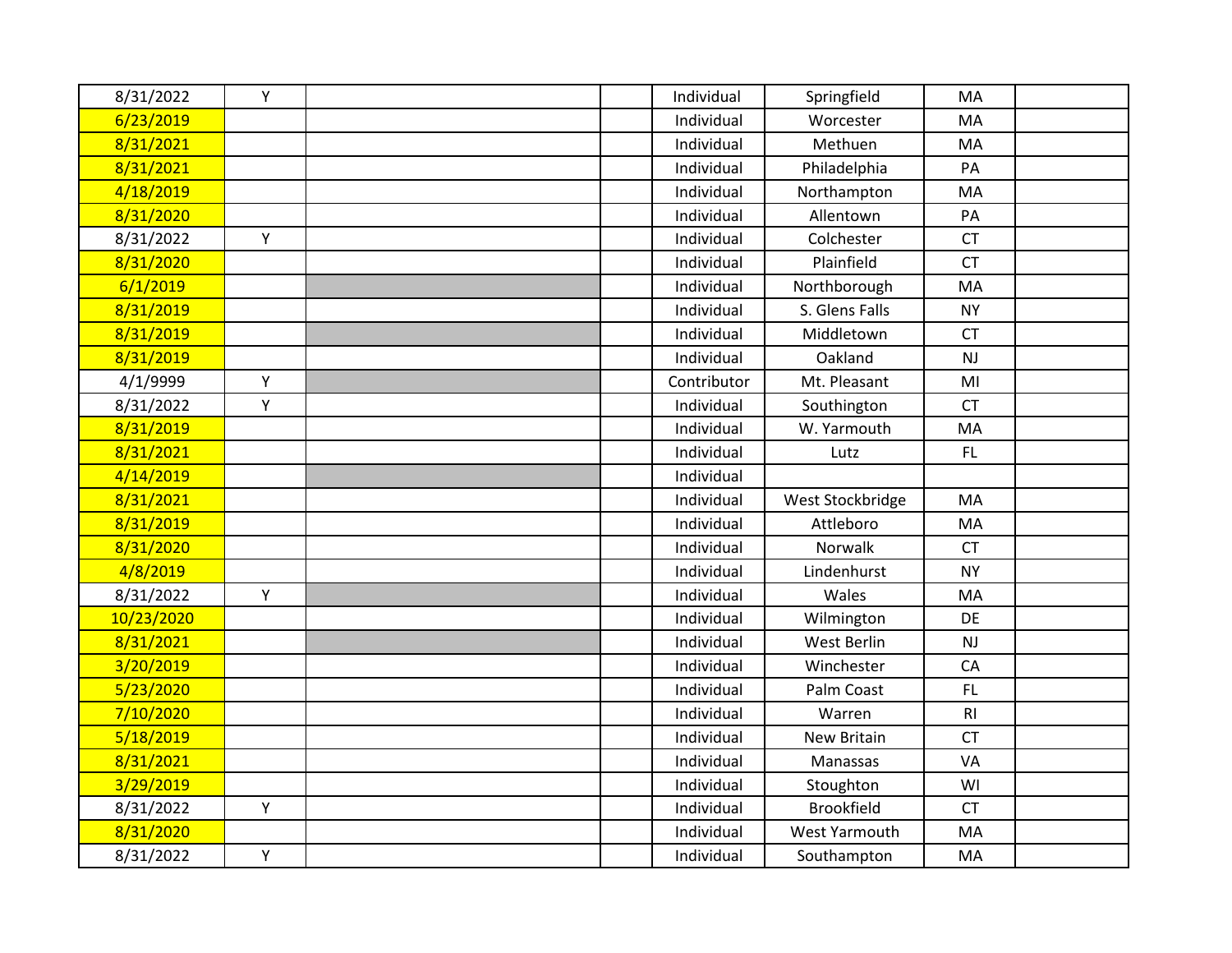| 8/31/2022  | Υ           | Individual  | <b>Allen Park</b>    | MI             |  |
|------------|-------------|-------------|----------------------|----------------|--|
| 11/10/9999 | Υ           | Contributor | Staten Island        | <b>NY</b>      |  |
| 8/31/2022  | Y           | Individual  | Tolland              | <b>CT</b>      |  |
| 6/1/2019   |             | Individual  | Indianapolis         | ${\sf IN}$     |  |
| 8/31/2021  |             | Individual  | <b>Stevens Point</b> | WI             |  |
| 1/1/9999   | Y           | Contributor | New Smyrna Beach     | FL             |  |
| 8/31/2021  |             | Individual  | Burleson             | <b>TX</b>      |  |
| 8/31/2021  |             | Individual  | Laurel               | DE             |  |
| 8/31/2019  |             | Individual  | Scituate             | R <sub>l</sub> |  |
| 8/31/2021  |             | Individual  | Lexington            | MA             |  |
| 8/31/2020  |             | Individual  | Warwick              | R <sub>l</sub> |  |
| 9/23/9999  | $\mathsf Y$ | Honorary    | Leawood              | KS             |  |
| 4/26/2020  |             | Individual  | Fenton               | <b>MO</b>      |  |
| 8/31/2022  | $\mathsf Y$ | Individual  | Manchester           | <b>NH</b>      |  |
| 9/25/2019  |             | Individual  | Mansfield            | MA             |  |
| 4/30/2019  |             | Individual  | Cape Coral           | FL             |  |
| 8/31/2019  |             | Individual  | Las Vegas            | <b>NV</b>      |  |
| 8/31/2019  |             | Individual  | San Diego            | CA             |  |
| 6/24/2019  |             | Individual  | Yorktown Heights     | <b>NY</b>      |  |
| 8/31/2019  |             | Individual  | New Iberia           | LA             |  |
| 8/31/2020  |             | Individual  | Groton               | MA             |  |
| 4/16/2020  |             | Individual  | New Hampton          | <b>NY</b>      |  |
| 7/24/2020  |             | Individual  | Andover              | MA             |  |
| 8/31/2021  |             | Individual  | Plantsville          | <b>CT</b>      |  |
| 8/31/2019  |             | Individual  | Leonardo             | <b>NJ</b>      |  |
| 9/19/2020  |             | Individual  | Schenectady          | <b>NY</b>      |  |
| 8/31/2020  |             | Individual  | Willimatic           | CT             |  |
| 8/31/2021  |             | Individual  | Middletown           | R <sub>l</sub> |  |
| 9/3/2019   |             | Individual  | Boxford              | MA             |  |
| 8/31/2019  |             | Individual  | Windsor              | <b>CT</b>      |  |
| 8/31/2019  |             | Individual  | Conroe               | <b>TX</b>      |  |
| 8/31/2019  |             | Individual  | Franklin             | MA             |  |
| 11/4/2020  |             | Individual  | Vero Beach           | <b>NY</b>      |  |